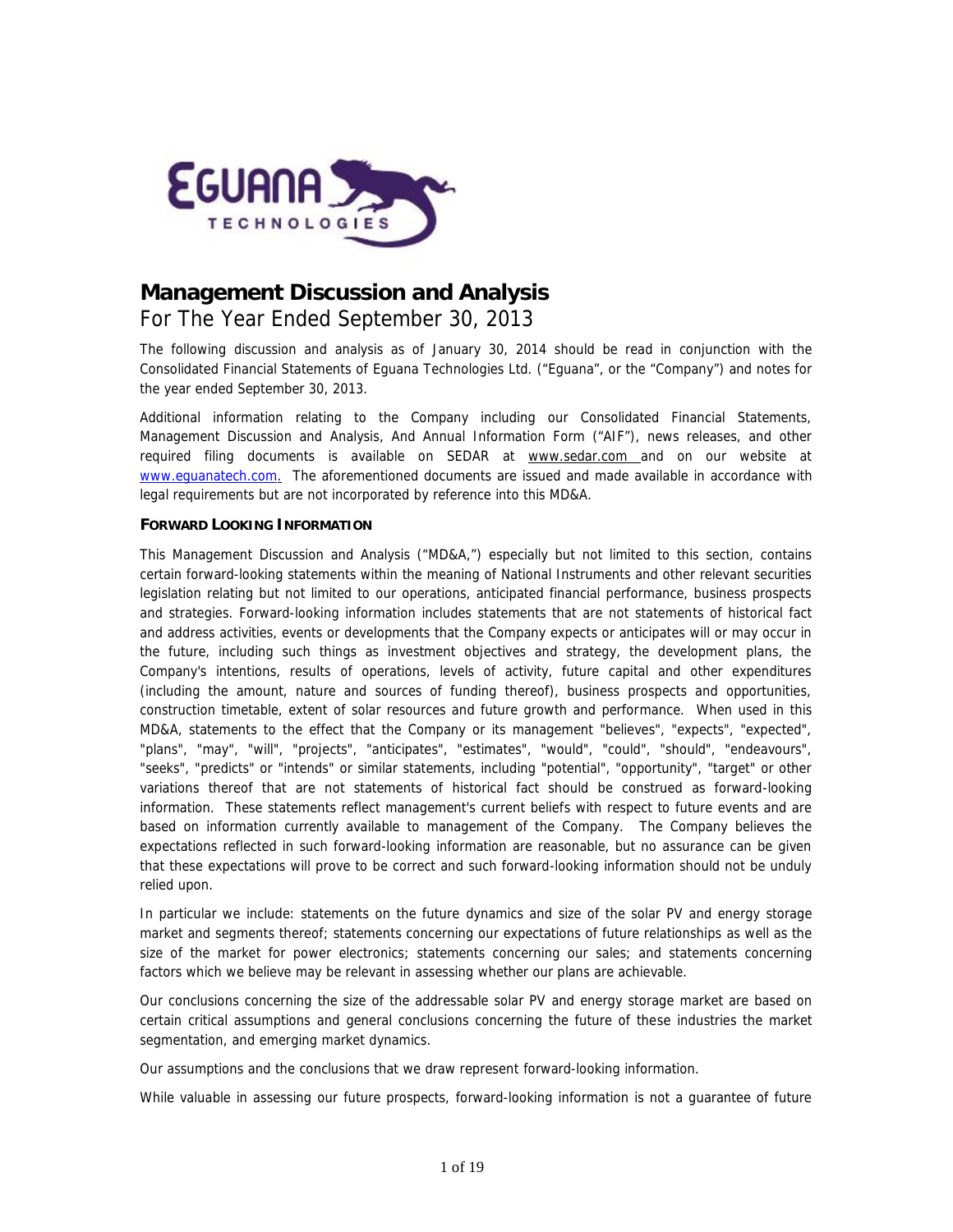performance and involves a number of risks and uncertainties, only some of which are described herein. Many factors could cause the Company's actual results, performance or achievements, or future events or developments, to differ materially from those expressed or implied by the forward-looking information.

Should one or more of these risks or uncertainties materialize, or should assumptions underlying the forward-looking statements prove incorrect, actual results, performance or achievement may vary materially from those expressed or implied by the forward-looking information contained in this MD&A. These factors should be carefully considered and readers are cautioned not to place undue reliance on forward-looking information, which speaks only as of the date of this MD&A. All subsequent forward-looking information attributable to the Company herein is expressly qualified in their entirety by the cautionary statements contained in or referred to herein. The Company does not undertake any obligation to release publicly any revisions to forward-looking information contained in this MD&A to reflect events or circumstances that occur after the date of this MD&A or to reflect the occurrence of unanticipated events, except as may be required under applicable securities laws.

### **BUSINESS OVERVIEW:**

### *COMPANY PROFILE*

Eguana is a public Canadian clean energy technology company. The head office is located at  $3-4163$   $3<sup>rd</sup>$ Street SE Calgary Alberta. The common shares of Eguana are listed for trading on the TSX Venture Exchange under the trading symbol "EGT."

Eguana designs and manufactures power conversion solutions for decentralized ("distributed") electrical generation and storage systems. Unlike central or "utility scale" generation and storage, distributed systems are connected at the point of consumption and are less reliant on the power grid.

Our product solutions are based on a bi-directional power conversion platform that connects high current (low voltage) generation and storage technologies to power grids with the highest conversion efficiencies in the power industry. Our technology, including software control concepts, is the subject of multiple international patents.

Our platform was originally developed to connect residential and commercial fuel cell/battery combinations to the power grid, but it has value wherever energy storage is deployed as part of systems providing continuous grid quality power. The same platform also supports a parallel low voltage solar PV system design which optimizes system performance wherever there is the potential for panel to panel power output due to shading or variability in panel orientation to the sun. We have developed, manufactured and distributed a 5kW solar inverter under the Paralex $_{TM}$  brand name.

With the emergence of demand for grid-interactive energy storage over the past 12 months, we shifted our strategy to lever our technology leadership with low voltage systems into a market leadership position in this market segment. With this in mind we introduced Bi-Direx to the European, Japanese and North American markets during fiscal 2013, and we already have a product line of single phase and three phase systems in the field in Europe with power ratings ranging from 2.5kw to 15kW supporting energy storage systems with storage capacity ranging from 1 kilowatt hour ("kWh") to 60kWh.

We are gaining traction in each of these markets and have partnered exclusively with Sonnenbatterie GmbH which is the European market leader for residential and small commercial energy storage systems with more than 30% of the market. We are also working with several battery manufacturers and integrators of energy storage systems in the US with a view to embedding our technology in their productized solutions.

### *Our Opportunity*

*Disruptive Change in the Power Industry:* Distributed energy storage, especially solar energy storage, has the potential to change the world by converting an inherently intermittent power source into firm reliable power for on-site consumption that can also be dispatched by the utility to balance the power grid. According to retiring US Federal Energy Regulation Commission Chairman Jon Wellinghoff (August 2013):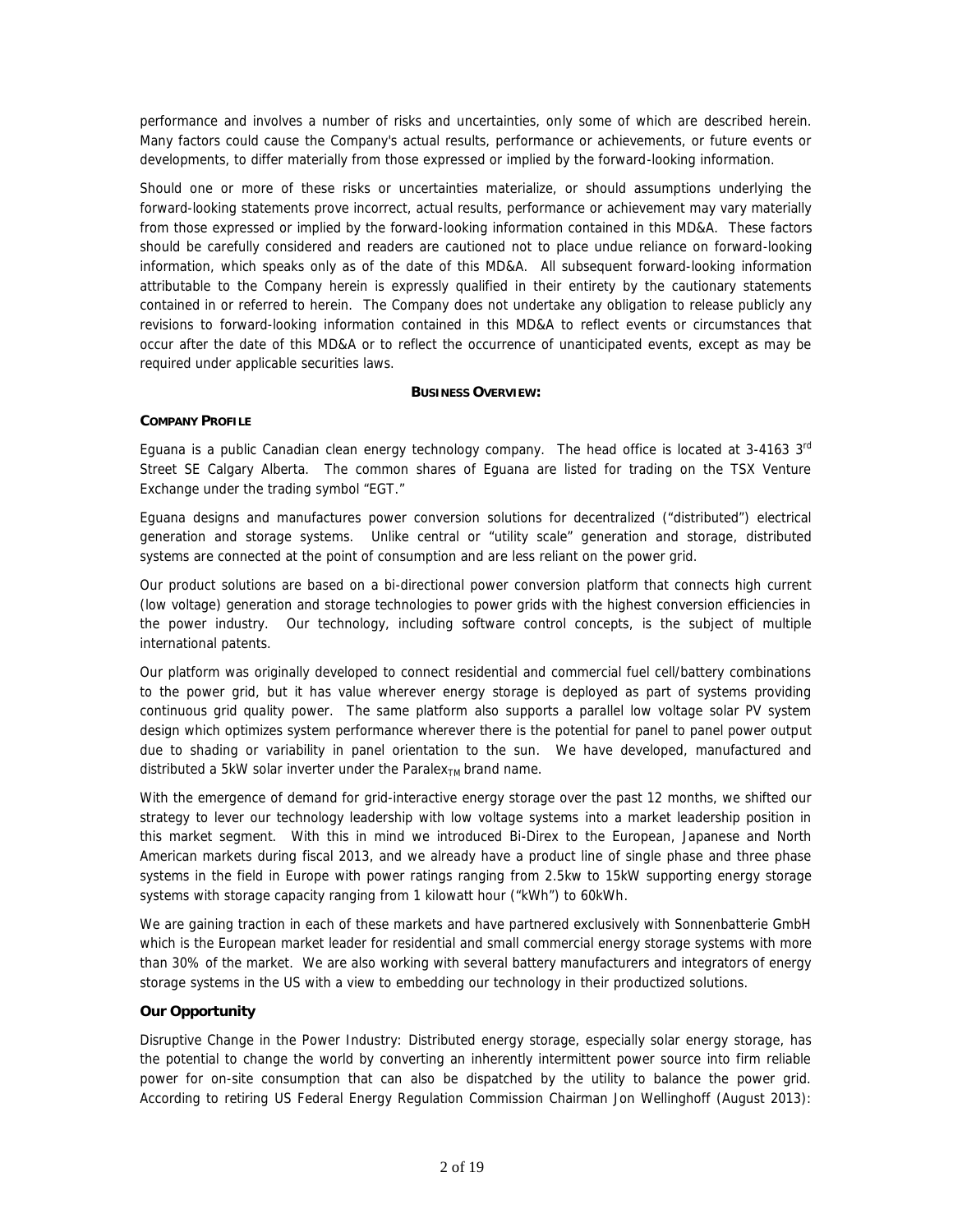*"Once it is more cost-effective to build solar with storage than to build a combustion turbine ... that is 'game over.' At that point, it will be all about consumer-driven markets."* (Source: GreenTech Media (21-08-2013)

Power industry CEO, Mr Jim Rogers of Duke Energy Corp., August, 2013 is reported as saying that *"If the cost of solar panels keeps coming down, installation costs come down, and if they combine solar with battery technology and a power management system, then we have someone just using us [utilities] for backup."* (Source: Bloomberg News 28/02/2013)

Estimates of growth for the storage sector vary considerably as the industry is still emerging and defining itself. The following charts represent the forecasts for growth for solar storage systems in our market segments for the next 4 years from IHS Research, a London based research firm.



The columns represent the added storage capacity each year; the yellow line represents the increasing percentage of solar installations which will include storage. Based on these forecasts and an average selling price of power conversion for energy storage systems ranging from \$0.40 - \$0.70 per rated watt, we estimate the value of our addressable market over the next 3 years between \$1.65 billion and \$2.99 billion.

Critical to the growth will be lower battery costs. Battery costs are coming down everywhere as capital is deployed to develop new technologies or improve old technologies to reduce cost. Invariably cost reductions are coming from new larger cell technologies that have higher minimum current capacity than conventional battery designs for consumer applications.

*Power Electronics Challenges:* These new battery technologies are being challenged however by the absence of power conversion products which can efficiently convert higher current inputs and deliver high quality power to the power grid. Conventional solar inverters are unable to meet the need, even with complex combinations of components, and many announced energy storage inverters are still not available for purchase indicating an inability to achieve the performance targets. Only a very few battery based energy storage inverters are in the market with comparatively poor conversion efficiencies and fewer still are capable of meeting the smart grid requirements in all the markets.

A serious inhibitor to growth at the consumer level is the inability of conventional power electronics to decouple the power rating (the power measured in maximum watts) that is needed to serve the load at any given time, from the storage capacity the number of hours (measured in watt hours) that the customer wants for the designated applications. For example, a system designed to serve a maximum 5kW residential load can have storage capacity ranging from 1 kilowatt hour (short periods) to 20 kilowatt hours (longer periods) depending on the customer budget or needs.

Consumers are now being offered very limited options in terms of their ability to increase or decrease storage capacity but are required to accept the configurations offered by the supplier that are linked directly to the power rating of the inverter. The results are oversized and too expensive systems, or undersized and unsatisfactory systems.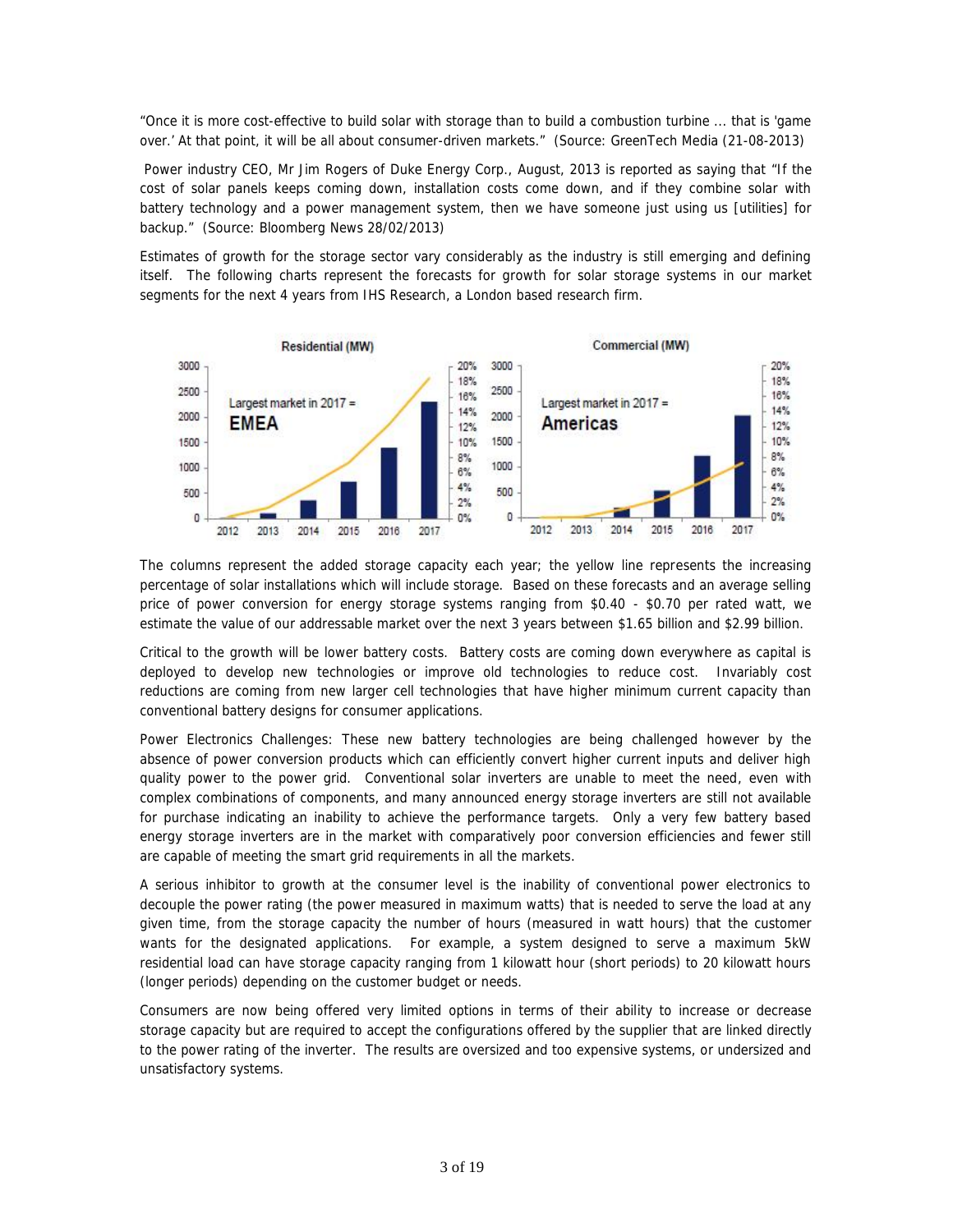Another inhibitor to growth is that power inverters in the market typically have closed control systems requiring the generator or storage device to meet the inverter operating parameters. The result is sub optimal performance for the system design and flexibility.

For the battery manufacturer, the rigidity of inverter controls inhibits design optimization and inhibits the ability of the supplier to realize full value for its investment in technology. This is especially true in the case of larger cell technologies which have widely divergent operating parameters, as the designers test the capacities of the technology.

For the system integrator, the inability to adapt the operating parameters of the power conversion system to meet the operating parameters of the storage system limits the ability of the integrator to select the battery with the best features for a given application. It also inhibits the integrators ability to put battery suppliers in competition or to move to the lowest cost technology to maintain or gain market share.

# *Our Value – Bridging the Technology Gap*

*Decoupling power ratings for storage capacity:* Bi-Direx allows integrators to design energy storage systems which de-couple the power ratings of the systems and the energy storage capacity without compromising conversion efficiencies. De-coupling the power rating from the storage capacity maximizes the customer's range of choice at the lowest possible cost.

By decoupling systems Bi-Direx enables emerging lower cost large cell technologies to play a more active role in bringing down costs in the consumer market. This capacity in turn will drive greater demand and further cost reductions in the industry leading to widespread consumer adoption of energy storage.

*Maximizing Design Flexibility for the Integrator:* Bi-Direx combines a very broad DC input voltage range with software configurability to allow the same power electronics platform to be easily adapted to multiple battery options. We believe that Bi-Direx is the only energy storage inverter which can be deployed with all the known battery technologies. This allows integrators of energy management systems to select different batteries for their different features to more closely match market specifications without changing the basic control strategy.

Unlike any other inverter in the market, Bi-Direx allows the customer to easily change the inverter operating parameters to optimize operating parameters of multiple battery technologies without input from Eguana. This is unique to the industry. This feature allows integrators the freedom to put battery suppliers in competition, and to move quickly to the lowest cost battery technology.

*Battery Technology Design Flexibility:* The same open control features that are valuable to integrators will be valuable to developers of emerging battery technologies in optimizing their design. The design flexibility allows developers to follow the optimal path to lower costs with the confidence that a high efficiency power conversion solution is available to them or to their customers designing energy management systems at very competitive costs. Eguana's strategy is to lever this value to embed its platform in the product offerings of the battery manufacturers or system integrator.

*Smart Grid Connectivity:* Eguana's unique bi-directional conversion process allow a direct connection of the battery to the power grid allowing the system to draw from the power grid to optimize system performance and allow the utility to remotely dispatch power from the battery for grid load balancing. Germany's prestigious Fraunhofer ISE research institute recently selected the Bi-Direx inverter as the control platform that it will use to demonstrate the capability of distributed energy storage to supply spinning reserve to the power grid.

*High Efficiency:* We are able to deliver these values with what we believe is the highest round trip (charging and discharging) conversion efficiencies in the power industry based on publicly available data from the California Energy Commission.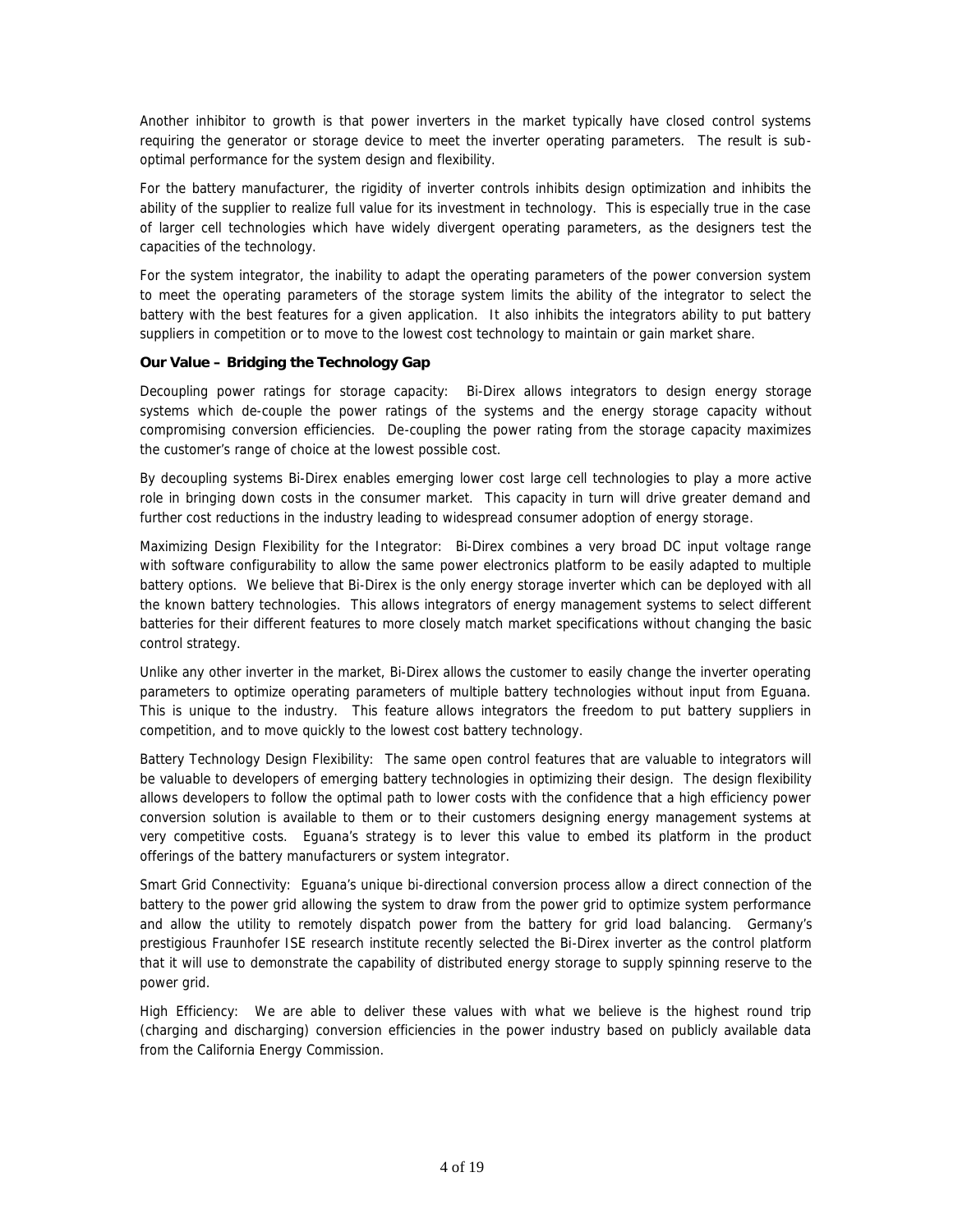# *Growth Strategy*

*Business Model:* Eguana's preferred model is to distribute Bi-Direx through strategic partnerships with customers which are delivering productized energy storage systems to the market. The model levers earlier work done with fuel cells to design a product platform which could be easily integrated into the customers finished product. Under this model Eguana delivers the power electronics sub-assemblies and in some cases ancillary components for integration into a productized solution or system.

The OEM concept enables greater flexibility in accommodating different form factors, tighter integration of the power controls, and a materially lower cost through elimination of the redundant enclosure and other component.

Eguana outsources manufacturing of the sub-assemblies which are delivered directly to the integrator. We have invested considerable resources to enable this model which significantly reduces variable selling costs and logistics and allows Eguana to ramp revenues with very little increase in fixed operating costs. By closely managing the supply chain we are able to virtually eliminate working capital needed to ramp production.

*Strategy:* Our strategy has two main thrusts. The first is to secure a 30% share of each of the leading energy storage markets by partnering with integrators of energy storage systems which have the channels to deliver volumes to achieve that target. We are on track to achieve this goal in Europe through our partnership with Sonnenbatterie, and we expect to be able to secure a similar partnership or partnerships in the US and Japan which in total will achieve our targets in each market.

At this juncture it is not our plan to put the Bi-Direx into conventional distribution channels due to the large investment needed to create the distribution infrastructure. Our plan is to leave distribution to larger integrators of productized solutions.

We are focusing on 4 market applications. In Europe and Japan, we are targeting (i) residential and small commercial systems – (less than 30kW power ratings) where the energy storage system is being used to optimize solar energy and in Japan for backup power and also to capture the value of the spread in time of day pricing. In the US we believe that first markets will be (ii) for remote industrial micro-grid systems delivering grid quality power where the battery is used to optimize diesel operation and/or balance solar and diesel power to displace diesel fuel consumption with solar energy; (iii) for commercial storage to avoid utility demand charges by drawing power during low demand periods and using the stored power to replace grid supplied power during periods of high demand; and (iv) for residential back up power which may include residential energy management functionality on the European and Japanese model. Our second thrust is to embed Bi-Direx in the product development processes of the leading developers of new larger cell battery technologies. Our objective is to position Bi-Direx as the technology leader in this category. At this juncture, it is not clear whether our customers will ultimately be the battery manufacturers delivering its battery in combination with the inverter or customers of the battery manufacturer which has recommended Bi-Direx for the battery.

### **Management Discussion of Operations**

We are on track to meet our strategic objectives. During the past year we successfully restructured Eguana to focus on the high growth energy storage market and to limit our presence in the solar PV market to the applications where we can lever our low voltage technology advantage into a longer term strategic partnership. During the first two Quarters of 2013, we invested most of our resources to marketing our Bi- Direx inverter to German developers of solar based energy management systems. During this period we learned from major players in the market that we had one of the leading solutions in the market.

During Q2, 2013, we signed a letter of intent for a 10,000 unit, 2-year exclusive supply contract with Sonnenbatterie GmbH (formerly Prosol Invest Deutschland GmbH) to supply energy storage inverters for Sonnenbatterie's residential energy management system. Sonnenbatterie is one of a small number of fully integrated energy management systems marketed as consumer products for residential and small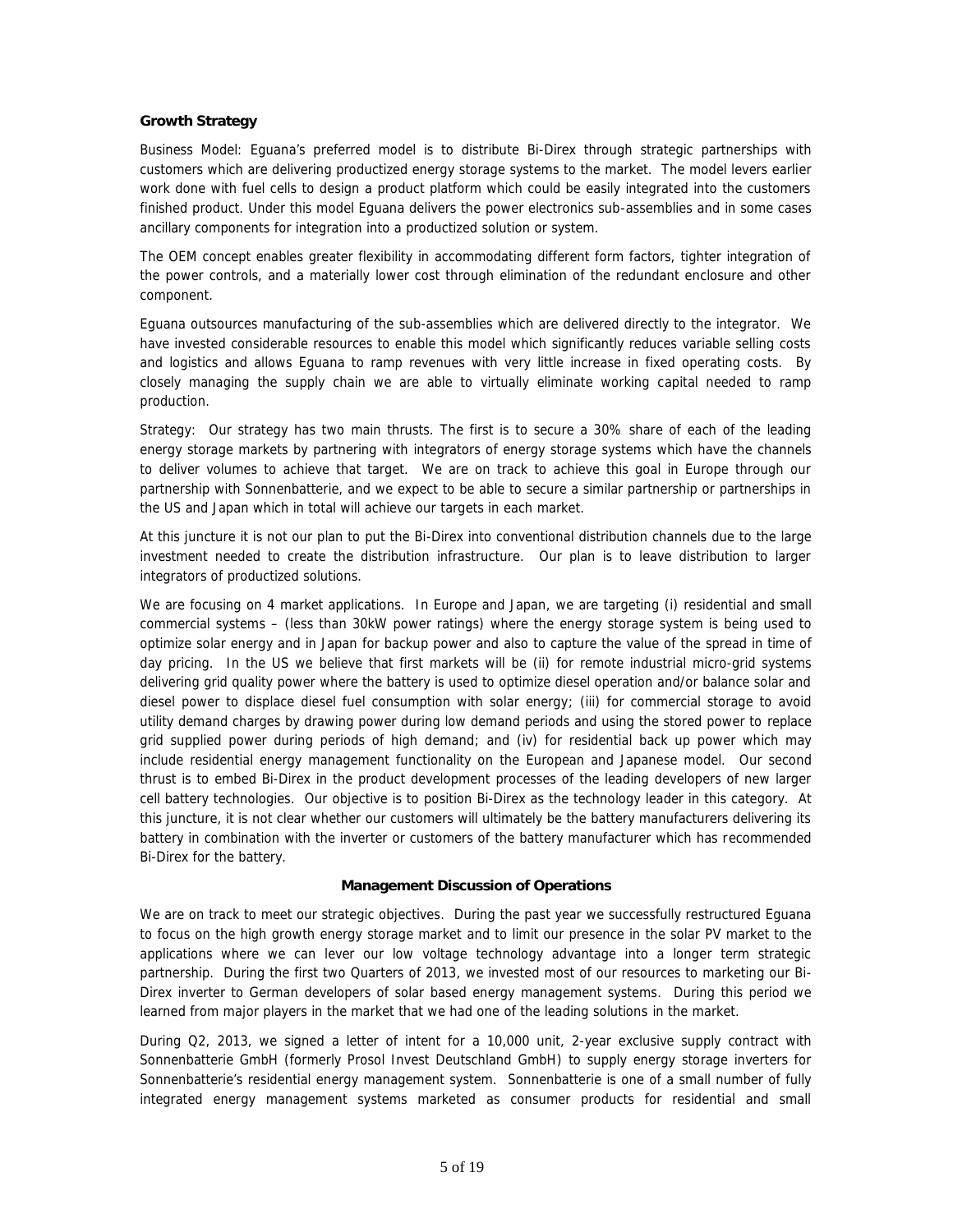commercial solar based energy storage applications. Sonnenbatterie dominates this market with a strong network of regional distributors as well as several pan European private label partners.

The letter of intent was converted to a limited License Agreement and a Supply Contract in mid May 2013. The partnership with Sonnenbatterie demonstrated the ease of integration of Bi-Direx. In less than 6 months from execution of our agreement, Sonnenbatteries was able to roll out 8 different Bi-Direx lithium ion systems with power ratings from 2.5kW to 15kW and storage capacity from 2.5 to 60 kilowatt hours. To our knowledge no other company in the world has this range of flexibility.

During Q1 2013, we recorded a notable design win when Bi-Direx was selected to provide the power conversion for an advanced turnkey energy storage system developed by a leading Fortune 500 defense contractor. The RK 10 Energy Storage System utilizes high performance zinc bromide flow battery modules and is scalable from 10kW - 100kW. The high power density of flow batteries drives a low voltage, high current profile that demands unique power electronics requirements. Flow batteries are being commercialized by a number of US and international developers to meet the need for low cost, high capacity, long life storage in grid connected and micro-grid power applications.

Q1 2014 saw another significant design win when Germany's prestigious Fraunhofer ISE selected Bi-Direx as the control platform to demonstrate the capability of distributed energy storage to participate in supplying primary (spinning) reserve markets for the power grid. This is an important validation of Bi-Direx' smart grid functionality by the world's leading smart grid research group. Fraunhofer chose Bi-Direx for its flexibility and advanced control features that will allow its Smart Grid Research Group to develop and actually implement creative control strategies that will enable higher penetration of distributed generation onto the grid.

In July 2013 (Q4) we took Bi-Direx to the US at the Intersolar Show in San Francisco with excellent market interest from battery manufacturers as well as leading power supply companies. Since then we have quickly gained traction on our strategy to embed the Bi-Direx design in the product development processes of emerging battery technologies. At this juncture 6 companies are taking Bi-Direx units for trials including the leading US developers of large cell battery technologies.

During the same month, we also took our story to Japan to introduce Bi-Direx to the market and to gain a better understanding of its direction and potential. We were very encouraged with the response from multiple companies, many of them potential competitors. All confirmed the superiority of Bi-Direx in terms of allowing highly scalable storage capacity and higher conversion efficiencies.

Japan is further advanced than either the German or U.S. market with several products in the market albeit with limited consumer choice. Based on market feedback we believe we have the opportunity to integrate Bi-Direx into the next product development cycle of several companies based on expanding consumer choice and expanding the range of battery technologies available to system integrators.

*The reader is cautioned that unit demand from this effort will not be significant this year although we expect to recover some level of non-recurring engineering costs which are also typically not substantial.*

During Q4 we consolidated operations at a new location in Calgary establishing the capability to manufacture up to 1,000 units per month. We have also entered into a long term agreement with Germany's SRI to manufactured Bi-Direx subassemblies in high volumes at a location that is less than 15 kilometers from the Sonnenbatterie factory. This move materially simplifies our supply chain management, reduces logistics costs and eliminates significant transportation and warehousing costs.

With funding from a financing completed in Q1 2014 we moved to de-bottleneck and add capacity to our engineering facilities in Calgary. This will allow us to engage with multiple customers simultaneously and to integrate Bi-Direx to meet the different customer specifications. We are also increasing our head count on the engineering side. Revenues for 2013 were significantly lower than anticipated at this time last year. Although we had planned for only minimal product sales revenues in the conventional solar sector as we shifted to energy storage we had expected to sell a minimum 100 units per month to tenKsolar beginning in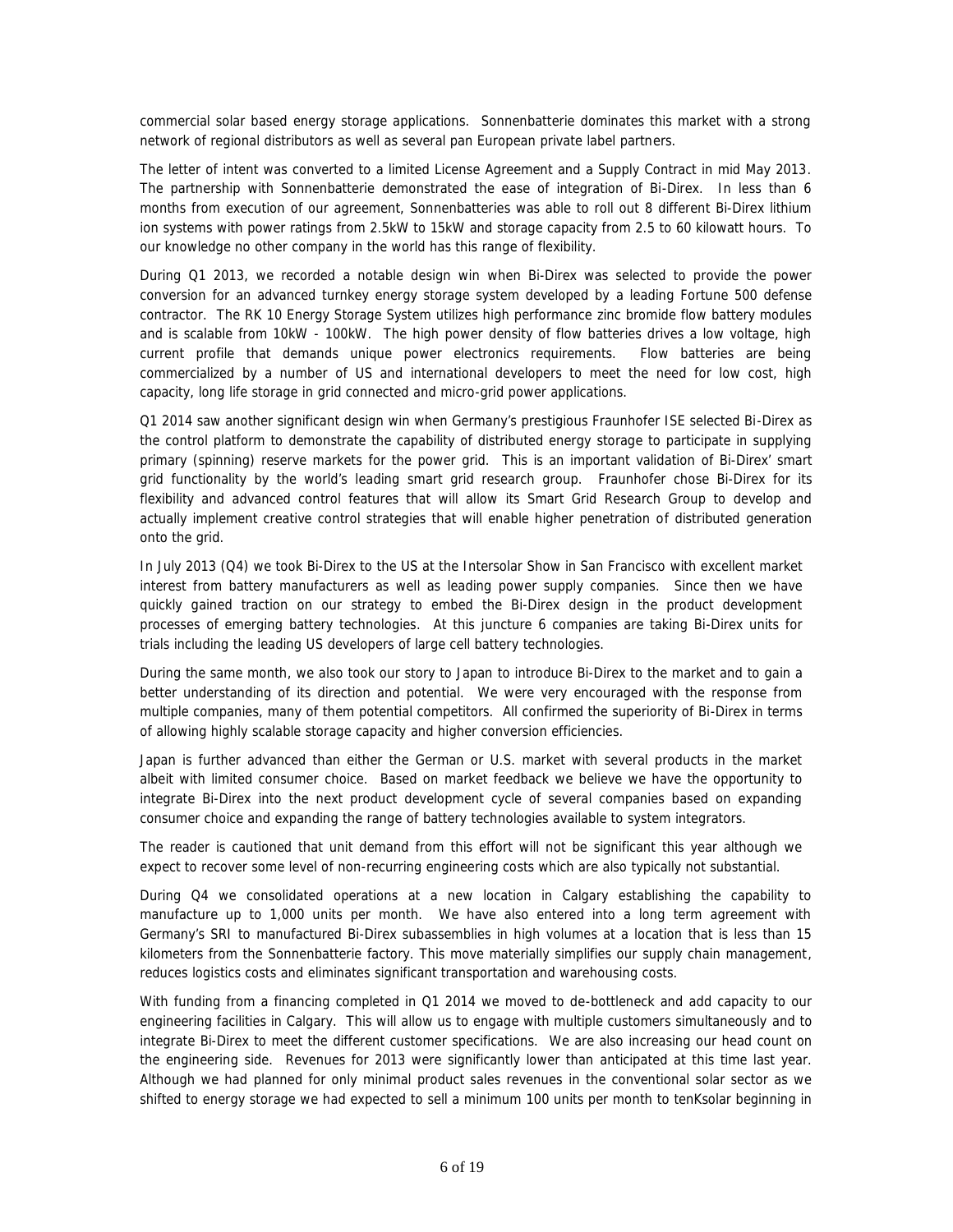December 2013, to earn revenue in fiscal 2013 of \$1.6 million in 2013 with potentially higher numbers from Hanwha Solar. We also expected to close on a sale of a license to tenKsolar for \$2.5 million which had been negotiated during Q1 for total revenue of at least \$3.8 million.

For financial reasons tenKsolar did not close on the purchase of the license forfeiting a \$250,000 deposit on the license. tenKsolar also refused to honor its commitment to take 100 units per month. We have retained a \$335,000 deposit on the Supply Contract and we are examining our options to recover our loss on the Supply Contract. Hanwha Solar does not appear to be actively marketing the tenKsolar system and we do not expect to see any demand from either company.

First revenues from the energy storage sector were realized in Q4 totaling \$214,783. We are continuing to ship Bi-Direx inverters and we estimate revenues in Q1 2014 at approximately \$525,000 primarily to Sonnenbatterie but also on sales to other integrators of micro-grids for demonstration. We expect revenues from these sources to grow during fiscal 2014 and a planned shift of manufacturing to the higher volume environment at SRI in anticipation of that change during the current Quarter will improve delivery times and margins.

The failure of tenKsolar to close on the purchase of the License and its breach of the Supply Contract left Eguana with a significant working capital gap. To fill the working capital gap, to provide additional capital to debottleneck our engineering capacity and to increase business development we raised a total of \$3,142,500 in four financings during the last year.

During Q1 and Q2 we issued First Preferred Shares to realize gross proceeds of \$1,650,000. In Q4 we issued units consisting of 5 year callable term debenture unit and/or common shares or warrants to raise gross proceeds of \$1,492,500. During Q4, we issued 4,750,000 common shares to Doughty Hanson on the exercise of warrants granted in connection with the issuance of First Preferred Shares for gross proceeds of \$498,750.

During Q1 2014 we completed an issue of EGT Markets Limited Partnership Units and Common Shares of the Company to raise gross proceeds of \$1.75 million. For the details on the financings please refer to notes 12, 15, 16, 17 and 33 of the consolidated financial statements.

### **Outlook and 2014 Priorities**

We met our key energy storage milestones in 2013 and we are well positioned for growth in Europe the US and by the end of the year we expect to be positioned for growth in Japan. Industry expectations are that demand will cost reductions will this will continue in 2014 and beyond with 2014 being an inflection point in demand. A key to growth in the energy storage sector will be lower cost batteries. We believe that consumer demand mainly out of the residential and commercial non-utility sector in Germany, Japan and China will drive the same tectonic changes in the battery sector that the world saw over the past 5 years in the solar module business, driving down battery costs and turning energy storage systems into the same kind of product as a home security system. As this happens, the face of the power industry will change dramatically.

Eguana will continue to focus on the market for systems below 100 kW in power rating. In Europe and Japan, we expect that demand will come mainly from residential small commercial and institutional settings where easy scalability of energy storage capacity allows the consumer to right size the system to his or her needs and budget. In the US, we believe demand will come from demand for higher end back-up power systems in residential markets, and to support storage for micro-grids using solar to charge batteries or to reduce diesel consumption.

We believe that we have the potential to be the global market leader for emerging larger cell technologies enabling these technologies to move to much lower voltages in order to deliver the scalability that a consumer market will demand. We are in the process of proving this with several companies.

We will continue to execute on our announced strategies during 2014, namely: (i) to build channel partnerships in the major residential energy storage markets that will achieve a minimum 30% market share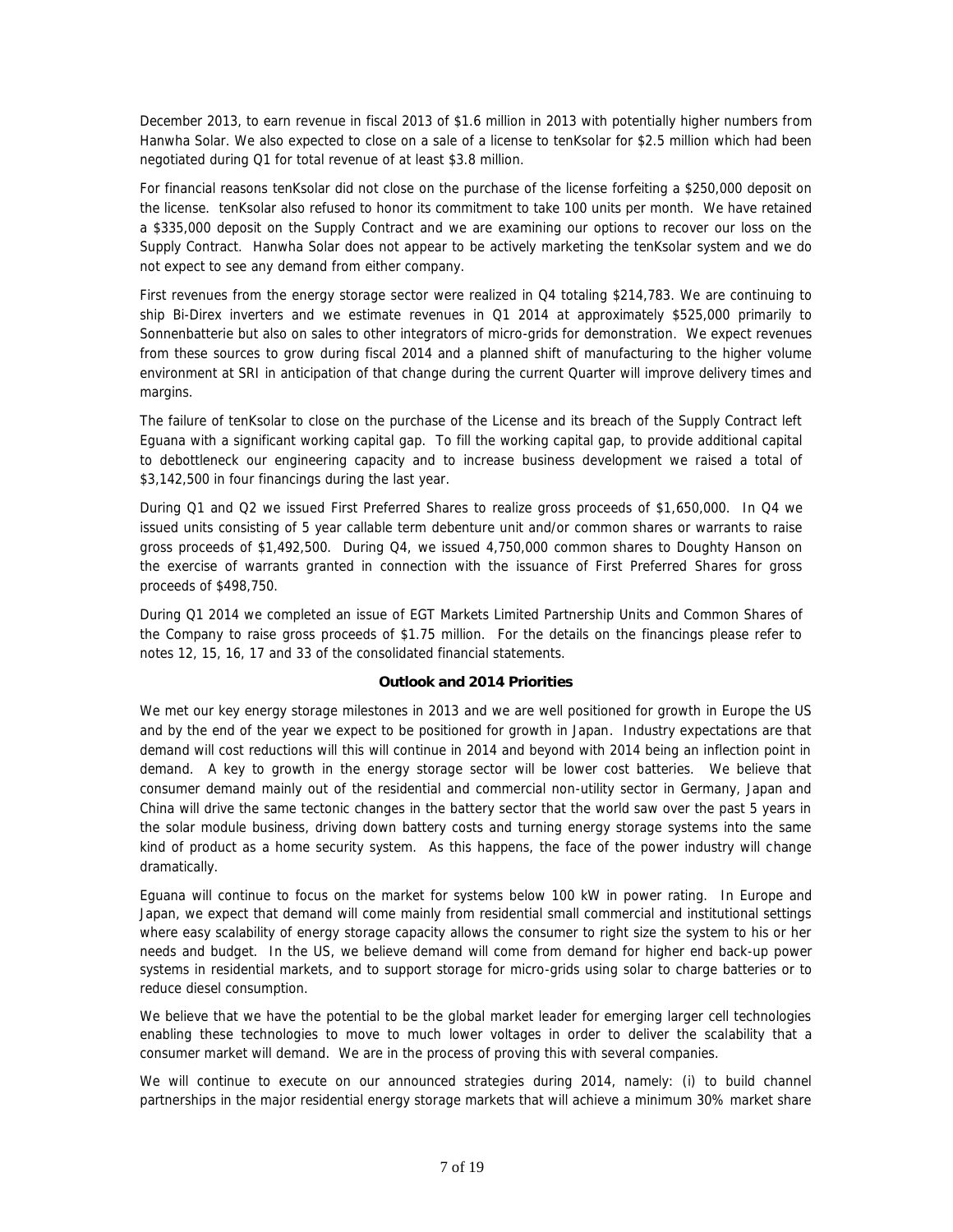(ii) to embed our power conversion technology in the product development processes of the leading developers of new lower cost low voltage battery technologies and (iii) to demonstrate the value of our micro-grid platform for remote power systems used in the telecommunications and the resource sectors.

We are confident that our partnership with Sonnenbatterie will allow us to achieve the targeted 30% share of the German market although the size and shape of the growth curve of the German energy storage market remains unclear.

We expect Sonnenbatterie to maintain a better than 30% market share in Germany, even as new companies enter the market and to continue upgrading its pan-European private label partnership portfolio. We expect that a significant share of these units will be three phase systems resulting in triple the unit value to Eguana. Thus, if Sonnenbatterie were to sell 3,000 units of which 40% were 3 phase units the unit sales by Eguana would be 5,400 for calendar 2014.

We believe that recent announcements in Germany that aim to reduce incentives for solar energy, while maintaining a national target to increase the share of renewables from 25% to 45% by 2025 and 80% by 2050 actually signal strong support for energy storage in that market since these targets are simply not achievable without significant energy storage. The cost of solar energy is now at or below grid parity at an estimated €0.12/kWh for systems below 10KwH and an estimated €0.085/kWh for megawatt scale systems. By comparison, electricity prices in the residential market are approximately €0.28/kW driving demand for lower cost storage to enable self consumption of lower cost solar electricity.

We are increasingly more confident that we will continue to secure business with developers of emerging battery technologies on the model used with the Fortune 500 Company, mainly in the US. Unit sales for this segment will, however, be relatively sparse for 2014 although the potential for growth is very large especially for remote industrial telecommunications and military micro grids unpredictable. While we plan our business on the basis of very modest sales to this application during 2014, the potential for radical change in the micro-grid sector especially in telecommunications is very material.

We have designed Bi-Direx and the supply chain to respond very quickly to significant changes in demand. We currently have the capacity to build up to 1,000 units per month at our Calgary facility on relatively short notice and we have additional capacity in Germany with SRI. The manufacturing model also enables us to locate production close to customers within a 3 month time frame provided there is assurance of continuous demand.

During 2014 our target is to secure at least one major partnership which will allow us to bring Bi-Direx to the Japanese energy storage market during the second half of the year. We have engagement with three major players in this industry and our strategy is to position Bi-Direx for the next product cycle in 2014 that to deliver more customer friendly products to the market.

As noted we did not meet our milestones for solar. We continue negotiations with Solar Frontier and we continue to believe that the AC thin film module has considerable value in selected markets. We do not see any potential for sales to tenKsolar.

On the product development side our goal we continue to develop and protect new intellectual property. During 2014 we will refine the Bi-Direx sub-assembly to reduce cost and to add key functionality for energy storage systems and micro-grids.

*The reader is cautioned that the preceding paragraphs include forward looking statements concerning the size of the potential market for distributed solar and energy storage markets the prospects for government incentives to encourage the energy storage markets and the potential to create partnerships which will result in product sales revenues and or strategic transactions. While management believes these statements to be reasonable there is no assurance that they will occur in which event the prospects for the Company will be negatively impacted.*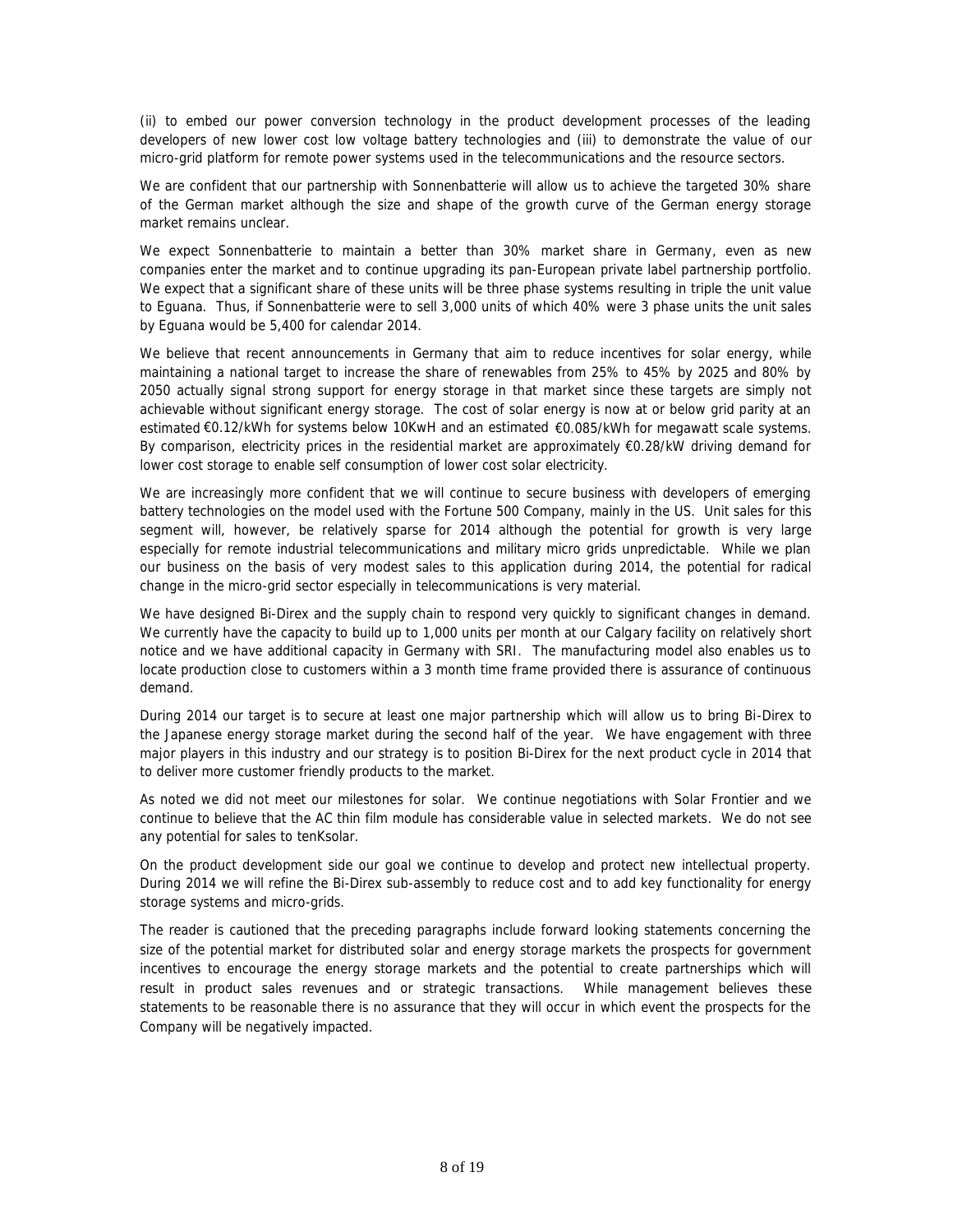### **Management Discussion of Financial Results**

### **SUMMARY OF SIGNIFICANT ACCOUNTING POLICY CHOICES**

The Company's significant accounting policies have been disclosed in note 4 of the annual audited consolidated financial statements.

### *Net loss and comprehensive Loss*

The Net Loss for the year ended September 30, 2013 before adjusting for non cash items decreased by \$457,689 to \$3,015,798 (6%) compared to \$3,473,487 in 2012.

Non-cash items increased the net loss by \$2,496,623 from \$5,760,365 at September 30, 2012 to \$8,256,988. The largest non-cash items are accretions on the First Preferred Shares (see Financing Costs) totaling 2,943,816 and an inventory write down of \$1,175,655. The largest portion of this was in respect of Gen 2 inverters and inverter components for the Gen 2 products that the Company had expected to sell to tenKsolar under the referenced Supply Contract. Although the Company believes that it has several opportunities to recover this value it has assumed for financial statement purposes that none of the inventory value is recoverable. Other non-cash items increasing the loss were

- i. An increase in the warranty provision by \$89,399 to \$112,000 primarily as a result of changing the estimate of warranty costs of the Sunergy 5 inverters which have a higher failure rate than was originally anticipated.
- ii. Amortization of the financing costs associated with the Standby Equity agreement with Doughty Hanson was \$281,941 compared to \$260,303 for the year ended September 30, 2012.
- iii. Under IFRS accounting standards interest is accrued or "accreted" on the participating royalty debentures issued in 2012 and 2013. Under IFRS rules the amount is determined by a complex formula aimed at identifying the value of embedded derivatives based on the Company's forecast revenues. The amount accreted for the year ended September 30, 2013 was \$148,896 (\$30,739 at September 30, 2012) although the actual interest paid, including the percentage paid based upon revenue, was in fact \$41,142 (September 30, 2012 - \$6,000).
- iv. The debentures and the government grant obligation are adjusted on a quarterly basis to reflect the Company's current revenue forecast on which the royalty obligation is calculated and the change in value of the embedded derivative. Although IFRS requires recognition of the value of the royalty obligation it does not allow recognition of the present value of the revenue upon which the obligation is based. As a result of a more positive future forecast post 2013, the fair value of the embedded derivatives associated with the debentures has decreased resulting in a gain of \$160,919 (September 30, 2012 – nil). IFRS also requires that a loss of \$68,860 be recognized in fair valuing the debentures as, based on the current forecast and under such forecasts is it is anticipated the Company will call the debentures prior to their maturity.
- v. Interest on bank debt was \$68,596 for the year ending September 30 2013 as compared to \$76,102 or the same period in 2012. This decrease of \$7,506 is as a result of reducing the amount outstanding on the bank debt towards the end of the fiscal year, offset by an increase in the rate of 0.25% as a result of removing the covenants.
- vi. Accretion of an obligation to repay government contributions to research and development equal to 1% of consolidated revenues was \$48,155 compared to \$65,001 for the year. The actual royalty paid in the year was \$15,500. The government grant obligation has incurred a gain of \$35,990 on the change in cash flows as a result of the forecast.
- vii. Interest accrued on a convertible debenture issued during the year to Doughty Hanson and subsequently converted to Preferred Shares during the year ending September 30, 2013 was \$10,891 with a loss on conversion of the convertible debenture to preferred shares of \$15,060.
- viii. Accrued non cash interest on the Energy Northwest obligation was \$14,635 for the year ending September 30, 2013.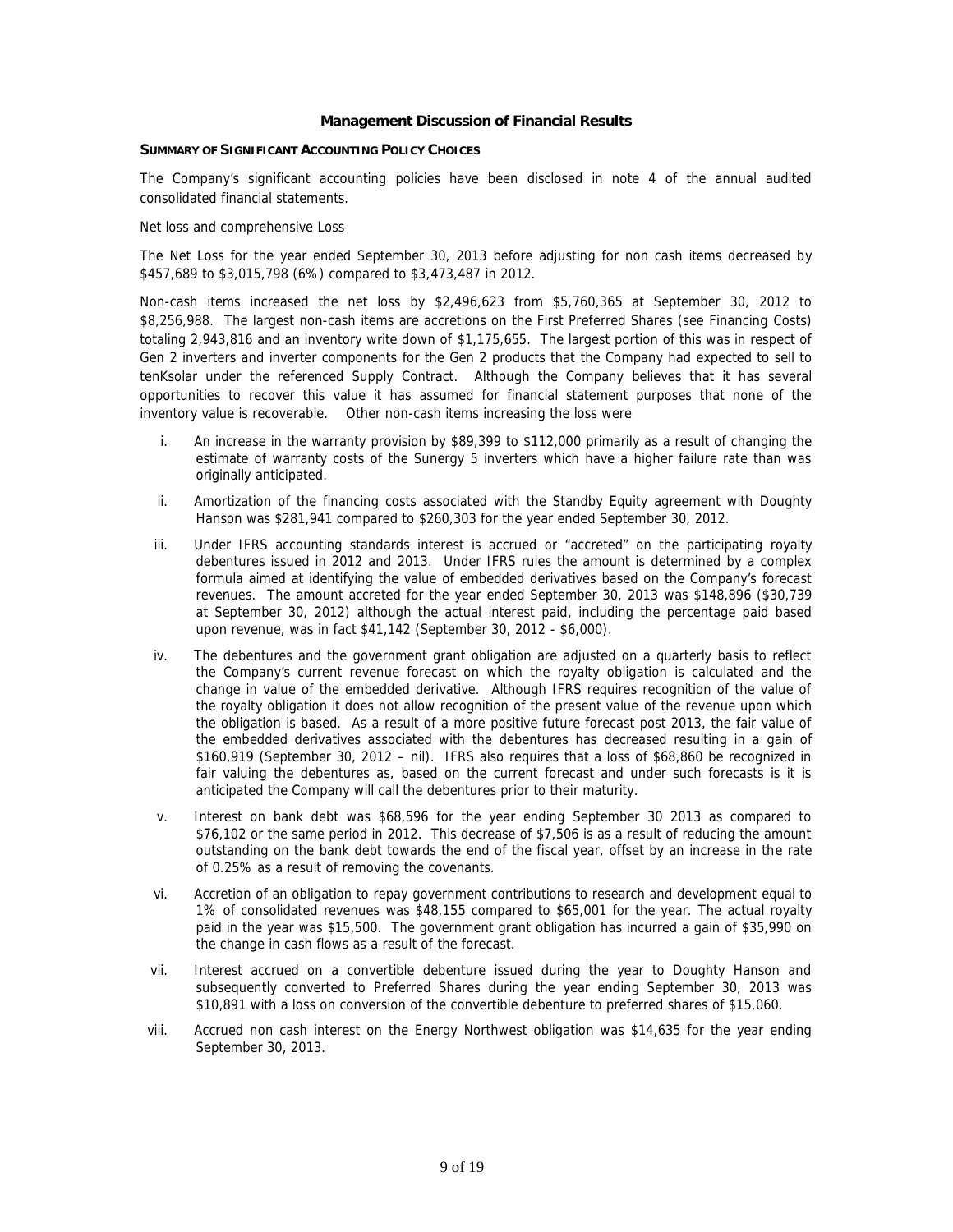During the year, certain bookkeeping errors were noted in regards to accounts payable and inventory. Although management does not regard the amounts as material to the value of the business the Company restated \$310,000 for inventory in 2012 and \$275,000 for accounts payable into 2011 and 2012. Both items resulted in an increase in Cost of Sales for the respective period. See note 6 to the consolidated financial statements.

### *Cash Flow Used in Operations*

Cash flow used in operations for the quarter ended September 30, 2013 was \$2,505,782 compared to \$1,690,957 in 2012. This represents an increase of \$814,825 or 48%.

# *Sales and Gross Margin*

Sales for the year ended September 30, 2013 were \$376,526 compared to \$3,313,134 for 2012. The decline in sales revenues was due primarily to our decision to focus our resources on securing a position in the energy storage market but also in part due to a failure of tenKsolar to take 100 Gen 2 inverters per month during the year at an average sales price of US\$1,750. The Company's position is that tenKsolar is in breach of its contract and is evaluating whether to take action against tenKsolar for an estimated loss of \$1.1 million.

Cost of sales for the year ended September 30, 2013 were \$1,810,647. The amount is comprised of an inventory write-down of \$1,175,655 referred to above, an increase in the warranty provision of \$89,399 and an inventory adjustment due to the year-end physical count and differences on standard cost vs actual costs of \$234,787. The cost of sales, excluding inventory and warranty adjustments is \$310,806, for a realized gross margin of \$65,720 (17%) on product sales.

We expect margins on products to be delivered under the Sonnebatterie contract and other contracts to be above 40% as we move into higher volumes and reduce logistics costs by locating product assembly close to Sonnenbatterie in Germany. With our change in strategy we do not expect to incur significant variable costs of sales in the future. The result will be a much better contribution to the bottom line.

# *Operating Costs*

During the year ended September 30, 2013 we continued to cut fixed operating costs.

- We reduced operating costs (manufacturing and logistics overhead) costs by \$153,194 (16%) from \$963,409 for the year ended September 30, 2012 to \$810,215 for the year ended September 30, 2013.
- General and administrative costs ("G&A") (which include stock based compensation) decreased by \$196,590 from \$1,646,414 for the year ended September 30, 2012 to \$1,449,824 for the year ended September 30, 2013. G&A expense consists primarily of salaries, benefits and overhead expenses including those related to corporate maintenance charges, occupancy, professional fees, investor relations fees and travel for all personnel.
- We reduced our investment in selling and marketing by \$115,277 to \$471,734 for the year ended September 30, 2013 compared to \$587,011 for the same period in 2012. This reflects a shift towards a business development model to support our OEM strategy which requires fewer resources.
- Product research and development costs for the year ended September 30, 2013 were up by \$92,894 to \$1,009,041 from \$916,147 for the year ended September 30, 2012. The increase reflects our continued investment in customization of the product platform for Prosol and for product certification in North America and Japan and an increase in amortization of development costs.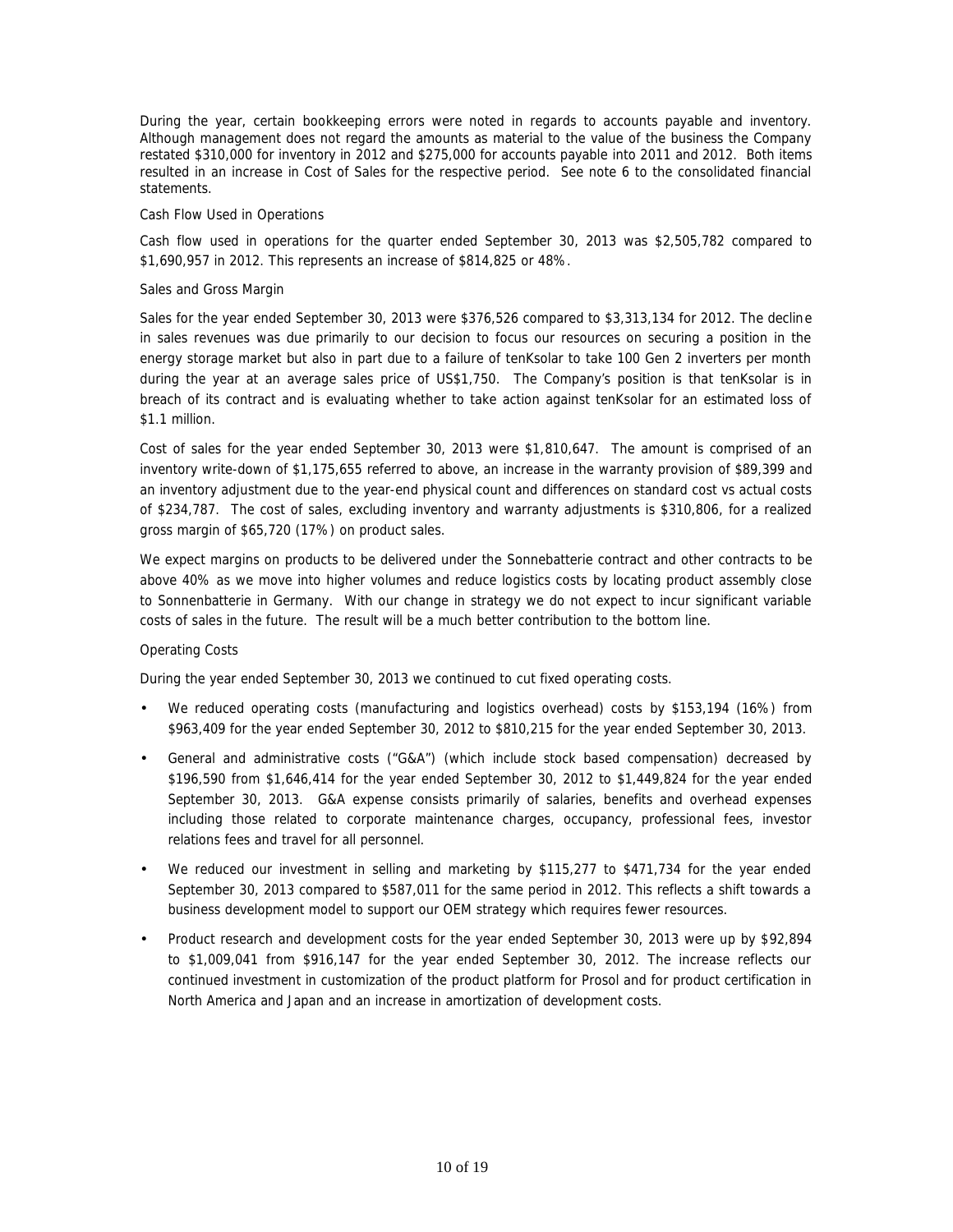Amortization of development costs was \$479,399 for the year ended September 30, 2013 compared to \$395,546 for the same period in 2012. In 2012, the Company determined to accelerate the amortization of development costs over three years as a result of the development of the STX inverter platform which replaces the previous platform. The amortization of capital assets for the year ended September 30, 2013 was \$50,595 compared with \$62,734 for 2012.

# *Financing Costs*

A substantial portion of the financing costs recognized in the year are non-cash, in that the cost is accrued, but is not paid. The largest component represents 8% dividends on First Preferred Shares which are "accreted" and added to the redemption value of the Preferred Shares. In prior years, the largest portion of non cash financing costs was the provision for the potential liability to compensate Energy Northwest for contributions made to the Company in developing its step wave power converter. Based on the development of the STX platform management determined that there was no possibility that the Company would be required to make any payments to Energy Northwest in excess of the minimum annual payment of \$7,000US.

Accretion accrued for the First Preferred Shares was \$2,943,816 for the year ended September 30, 2013 compared to \$2,304,469 for the same period in 2012. Interest accreted for the participating debentures issued in 2012 and 2013 was \$148,896 for the year ended September 30, 2013 (\$30,739 at September 30, 2012). The interest paid, including the percentage paid based upon revenue, was \$41,142 (September 30, 2012 - \$6,000). Amortization of the financing costs associated with the Standby Equity agreement with Doughty Hanson was \$281,941 compared to \$260,303 for the year ended September 30, 2012. Accretion of the obligation to repay government contributions to research and development was \$48,155 compared to \$65,001 for the year. Interest on the convertible debenture for the year ending September 30, 2013 was \$10,891 with a loss on conversion of the convertible debenture to preferred shares of \$15,060. Interest on the Energy Northwest obligation was \$14,635 for the year ending September 30, 2013.

The debentures and the government grant obligation are adjusted on a quarterly basis to reflect the Company's current forecast and the result that has on the amounts payable under these agreements. As a result of a more positive future forecast post 2013, the fair value of the embedded derivative associated with the debentures has decreased resulting in a gain of \$160,919 to the Company. A loss of \$68,860 has also been incurred in fair valuing the debentures as, based on the current forecast, it is anticipated the Company will call the debentures prior to their maturity. The government grant obligation has incurred a gain of \$35,990 on the change in cash flows as a result of the forecast.

The financing costs paid during the year ended September 30, 2013 was \$113,252 compared to \$82,102 at September 30, 2012.

Interest on bank debt was \$68,596 for the year ending September 30, 2013 as compared to \$76,102 for the same period in 2012. This decrease of \$7,506 is as a result of reducing the amount outstanding on the bank debt towards the end of the fiscal year, offset by an increase in rate of 0.25% as a result of removing the covenants.

Other interest charges for the year ended September 30, 2013 were \$117 compared to \$28,220 for the 2012 fiscal year.

### *Foreign Exchange*

Our contract manufacturing is priced in U.S. dollars, as is the custom in the electronics industry but our sales are priced in Canadian dollars, Euros and US dollars. As a result we are exposed to fluctuations in the Canadian dollar value relative to the U.S. dollar and the Euro. We do not hedge these exchange risks and have no plans to do so until our volumes are more stable.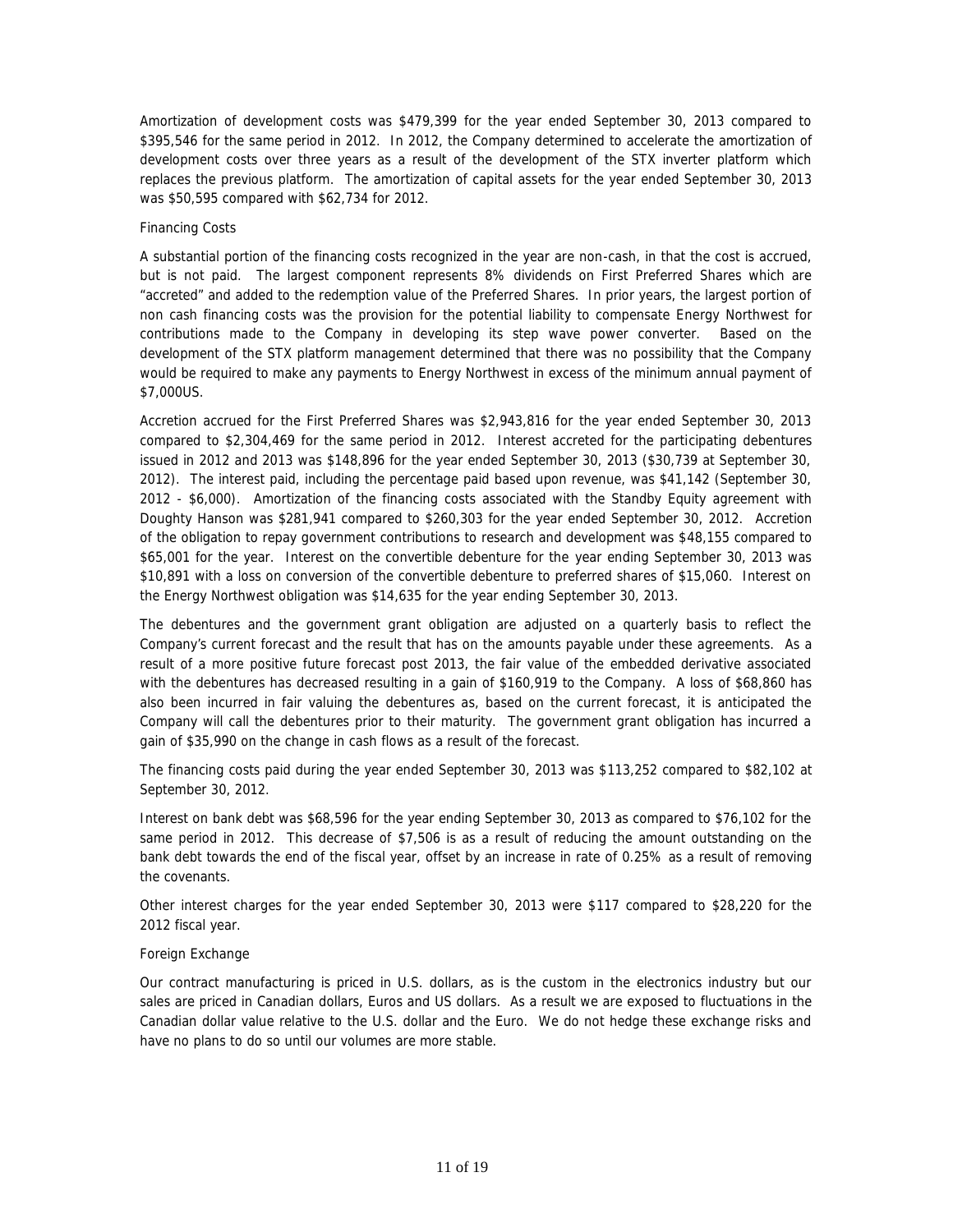# *Summary of Quarterly Results*

For the periods ended:

|                                      |               |             | 2013          |             |                |             | 2012          |             |
|--------------------------------------|---------------|-------------|---------------|-------------|----------------|-------------|---------------|-------------|
|                                      | Qtr 4         | Qtr 3       | Qtr 2         | Qtr 1       | Qtr 4          | Qtr 3       | Qtr 2         | Qtr 1       |
| Sales                                | 243,778       | 15,819      | 46,768        | 70,161      | 880,652        | 516,426     | 904,841       | 1,011,215   |
| Net loss<br>Per                      | (3, 497, 288) | (1,843,602) | (1, 276, 247) | (1,639,851) | (1, 2020, 287) | (1,632,812) | (1, 398, 873) | (1,526,393) |
| share $-$<br>basic<br>and<br>diluted | (.16)         | (0.09)      | (.06)         | (0.08)      | (0.05)         | (0.08)      | (0.07)        | (0.08)      |

*Summary of Annual Information*

|                                  | 2013          | 2012        |
|----------------------------------|---------------|-------------|
| Revenues                         | 376,526       | 3,313,134   |
| Net loss                         | (8, 256, 988) | (5,760,365) |
| Per share - basic<br>and diluted | (.39)         | (0.28)      |
| Total assets                     | 2,930,111     | 4,774,388   |
| Non-current<br>liabilities       | 4,823,560     | 8,695,383   |
| Declared<br>dividends            |               |             |

2012 Net loss has been restated for prior period adjustments as per note 6 to the consolidated financial statements. 2012 per share amounts have been restated to reflect the 10:1 stock consolidation on December 27, 2012.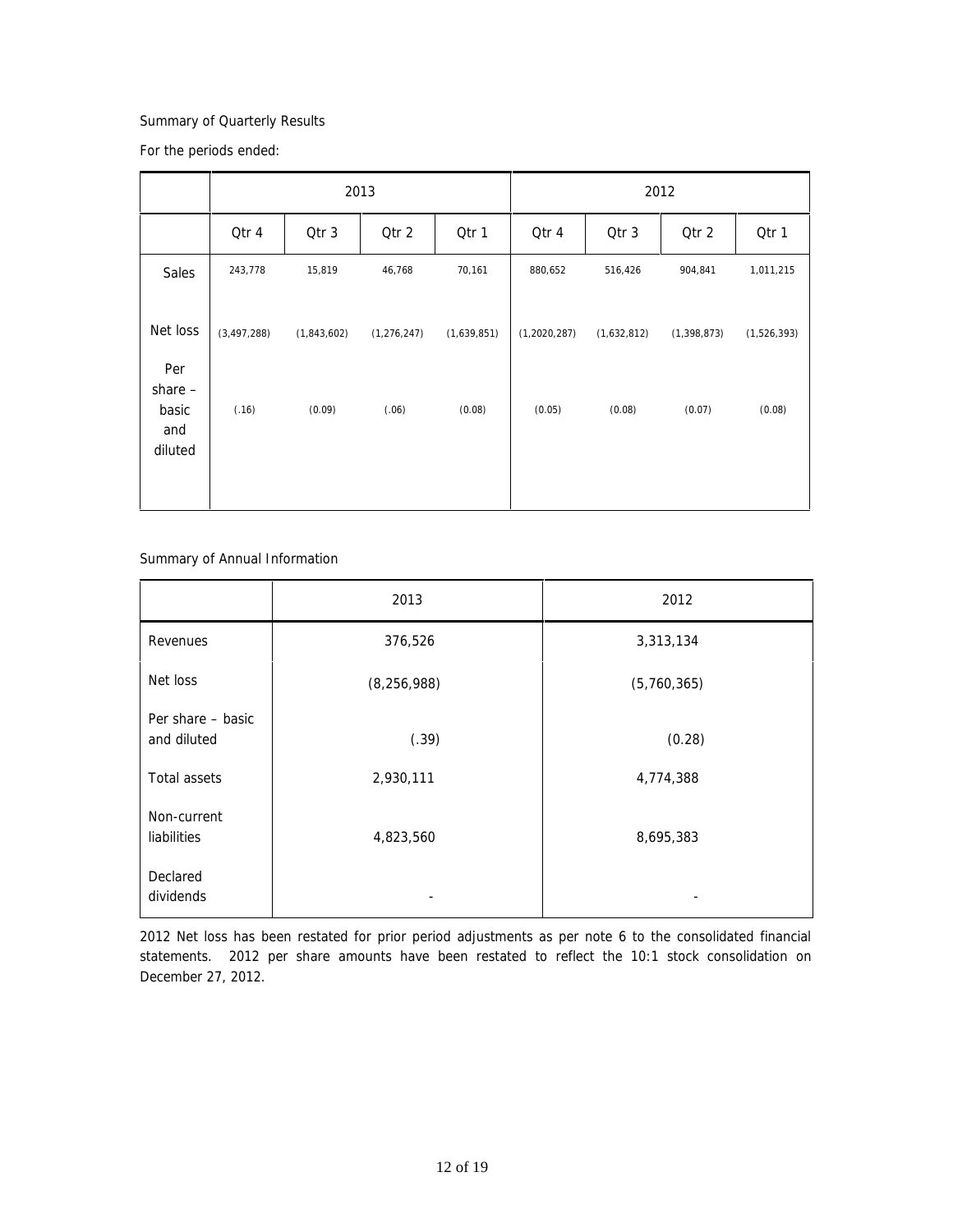# *Summary of expenses*

The following tables set forth the breakdown of the major components of the various departments within the Company.

*Product research and development*

|                          | 2013      | 2012    |
|--------------------------|-----------|---------|
| Employee<br>Compensation | 326,930   | 368,122 |
| Consumables              | 126,002   | 44,091  |
| Travel                   | 31,563    | 14,508  |
| Other                    | 45,147    | 93,880  |
| Amortization             | 479,399   | 395,546 |
| Total                    | 1,009,041 | 916,147 |

# *Operations*

|                          | 2013    | 2012    |
|--------------------------|---------|---------|
| Employee<br>Compensation | 615,684 | 727,443 |
| Consumables              | 15,167  | 24,618  |
| Travel                   | 20,700  | 8,472   |
| Freight and storage      | 82,865  | 148,918 |
| Other                    | 75,799  | 53,958  |
| Total                    | 810,215 | 963,409 |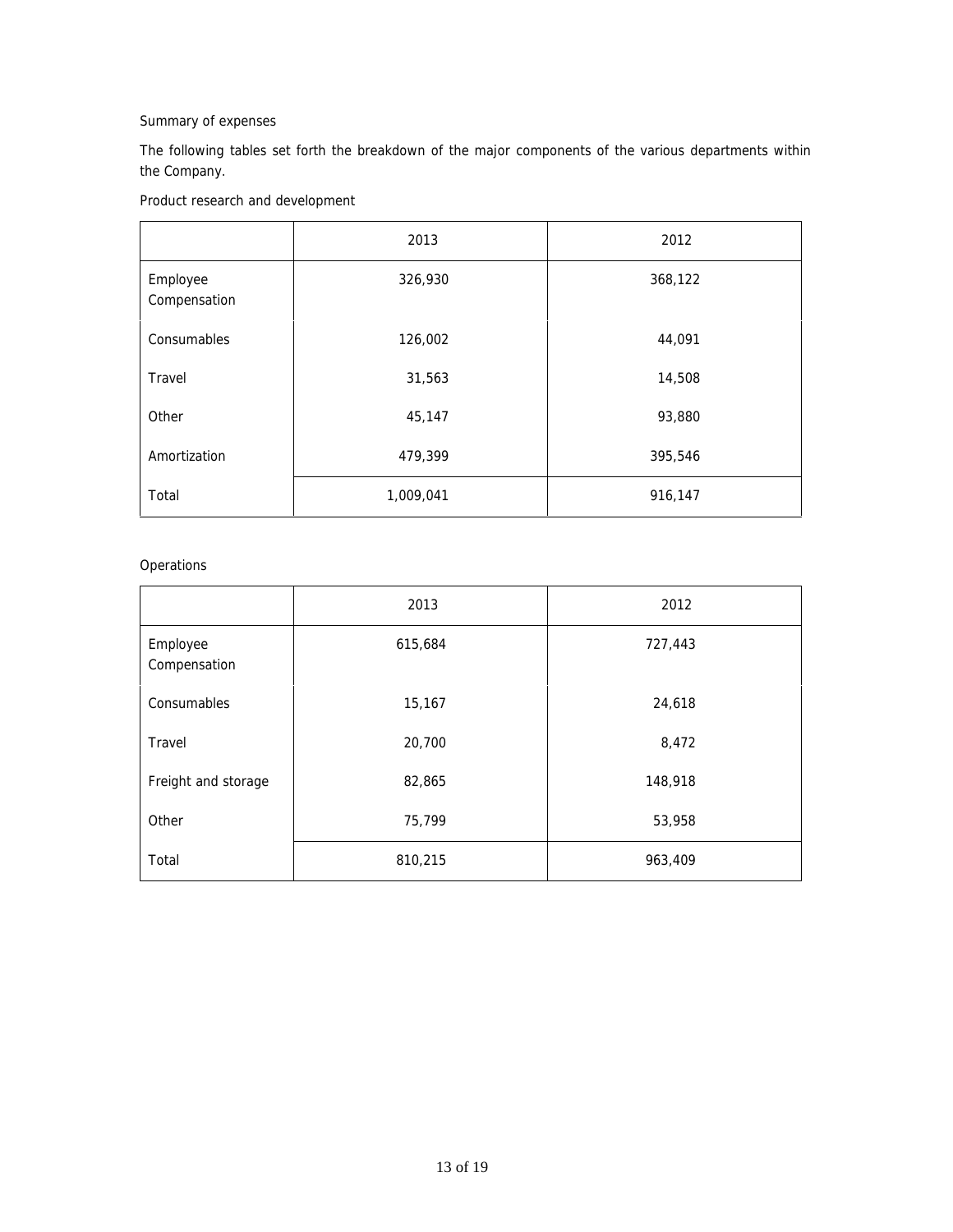# *Sales and marketing*

|                          | 2013    | 2012    |
|--------------------------|---------|---------|
| Employee<br>Compensation | 217,051 | 386,776 |
| Travel                   | 55,950  | 35,400  |
| Marketing                | 81,294  | 74,068  |
| Other                    | 117,439 | 90,767  |
| Total                    | 471,734 | 587,011 |

*General and administration*

|                             | 2013      | 2012      |
|-----------------------------|-----------|-----------|
| Employee<br>Compensation    | 384,590   | 529,639   |
| Stock based<br>compensation | 22,693    | 131,133   |
| Travel                      | 33,578    | 29,749    |
| Rent                        | 182,906   | 281,468   |
| Audit & accounting<br>fees  | 152,592   | 190,110   |
| Legal fees                  | 182,196   | 76,087    |
| Other professional<br>fees  |           | 40,874    |
| Bad debts                   | 115,066   |           |
| Other                       | 325,608   | 304,620   |
| Amortization                | 50,595    | 62,734    |
| Total                       | 1,449,824 | 1,646,414 |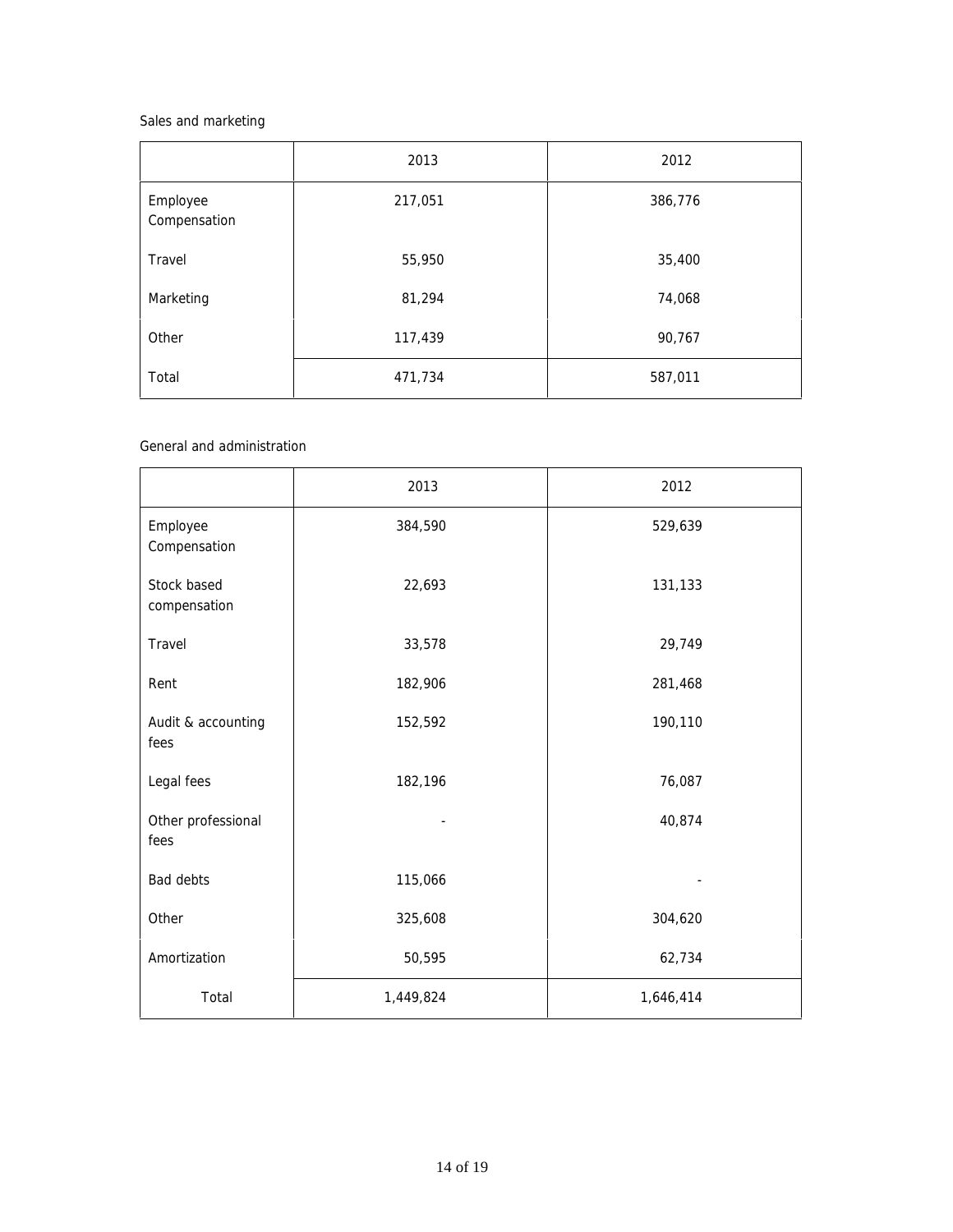### *Liquidity and Capital Resources*

Liquidity, as measured by working capital, was \$(9,521,881) at September 30, 2013 by comparison to \$118,924 at September 30, 2012. Of this amount \$8,688,848 is attributable to First Preferred Shares Series 7 being classified as a current liability due to the mandatory redemption date in May 2014. The Company has determined to amend the terms of all First Preferred during the current Quarter to remove the required redemptions on the Preferred Shares and has the support of sufficient shareholders to obtain the necessary shareholder approvals. The change will result in the First Preferred Shares being classified as equity for financial reporting purposes.

The components of working capital are cash of \$399,874, component inventory totaling \$1,137,192, prepaid expenses and deposits in the amount of \$242,805, which are mainly accrued finance costs and accounts receivables and advances in the amount of \$499,197.

Accounts payable and accrued liabilities at September 30, 2013 were \$2,102,512 compared to \$2,068,684 at September 30, 2012. The increase in accounts payable and accrued liabilities from September 30, 2012 was caused mainly by a deposit amounting to \$335,000 (\$314,551US) received under the reference Supply Contract with tenKsolar. Although the Company is of the view that the deposit has been forfeited by reason of a breach of contract on the part of tenKsolar it continues to record this amount as deferred revenue pending resolution of the matter with tenKsolar in which event it is expected that the amount will be brought into revenue. The deposit of \$250,000 for the license agreement has been forfeited by tenKsolar and is recognized as other income in the second fiscal quarter of 2013.

Extension of the term of the Preferred Shares and adding back the deposit would reduce the current deficit from \$9,521,881 to \$498,033.

With support from Doughty Hanson in the form of a Standby Equity Commitment, the Company has an operating line with HSBC Canada in the amount of \$1.5 million. As of September 30, 2013 the outstanding Company's operating line was \$617,157**.** Interest on the operating line is HSBC prime rate plus 3% effective December 1, 2012.

Subsequent to year end, the Company issued of EGT Markets Limited Partnership units and common shares to raise gross proceeds of \$1.75 million. See Note 33 of the consolidated financial statements for additional information.

### *Off Balance Sheet Items*

The Company has no off-balance sheet financial commitments other than the commitments for operating leases for premises and equipment, which have been disclosed in the note 30 to the Financial Statements.

### *Related Party Transactions*

As disclosed in the consolidated financial statements (Note 22), the Company had the following related party transactions:

Included in general and administrative expense is salaries and benefits for key management personnel and directors of \$337,979 for the year ended September 30, 2013 (2012 - \$365,297) and share based compensation of \$30,883 for the year ended September 30, 2013 (2012 - \$50,539). Included in operations expense are salaries, consulting fees and benefits for key management personnel and directors of \$194,000 for the year ended September 30, 2013 (2012 – \$201,500).

Key management personnel and directors subscribed for \$69,000 of the debentures (Note 15) issued in June 2012 and paid \$60,375 as a result of the initial discount. They also received 24,150 bonus shares valued at \$12,075, of which 16,560 shares have been released to date.

In April 2013, key management personnel and directors subscribed for \$80,000 of First Preferred Shares Series 15 (Note 16) and received 96,000 detachable warrants valued at \$6,432.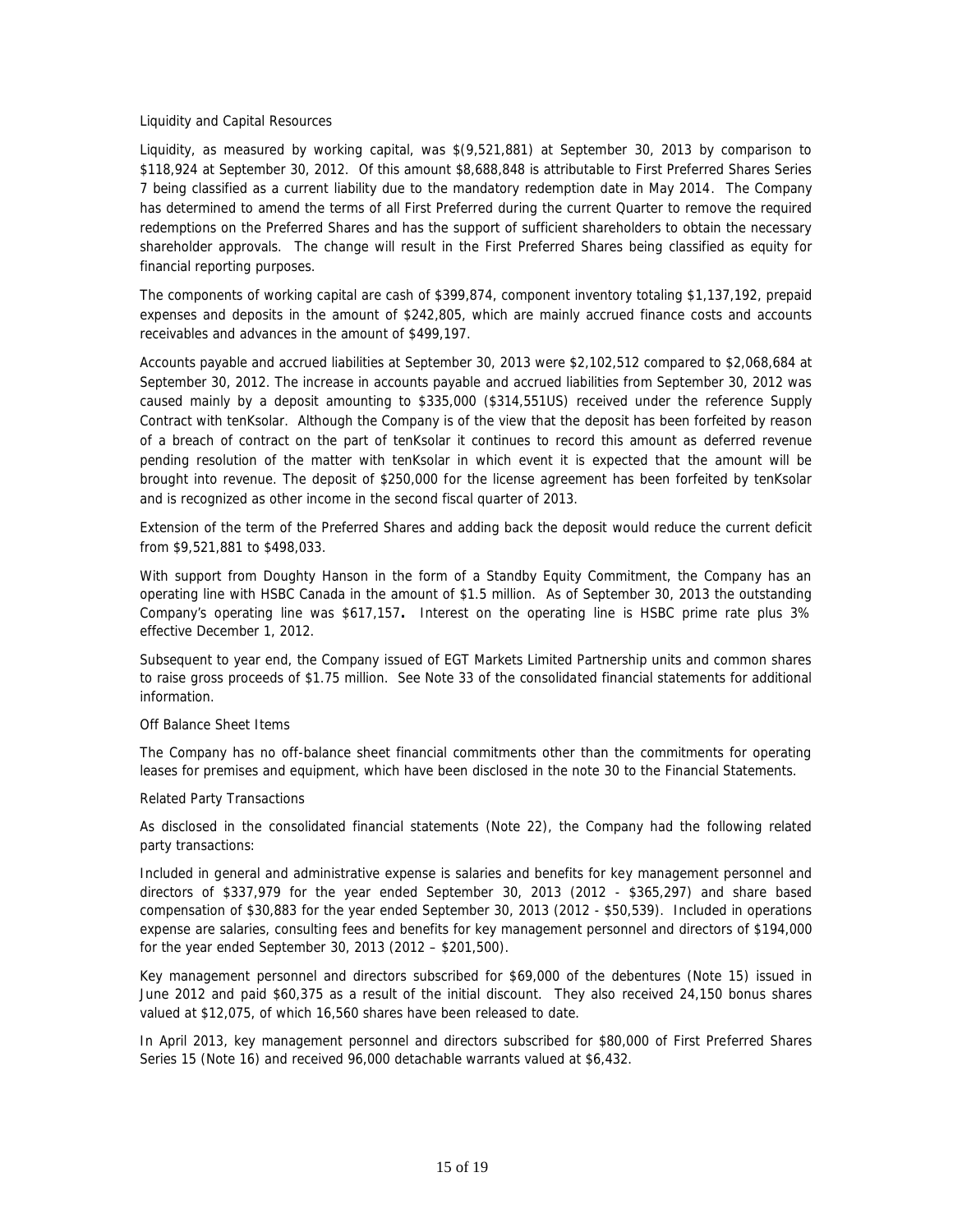Key management personnel and directors subscribed for \$240,000 of the debentures (Note 15) issued in August 2013 and paid \$210,000 as a result of the initial discount. They also received 72,000 shares valued at \$26,640 and 48,000 warrants valued at \$3,880.

Financing costs of \$15,361 for the year ended September 30, 2013 (2012 - \$2,651) related to the debentures and First Preferred Shares Series 15 are included in the statement of loss.

### *Consolidation Common Share Capital*

At the Company's Annual General and Special Meeting held August 21, 2012, the Shareholders approved a resolution to reduce the stated capital of the Common Shares of the Company by \$30,000,000 reducing the deficit by the same amount and to consolidate the common share capital in a ratio of up to 1 share for each 10 shares with the ratio at a time determined by the Board of Directors. The Board of Directors subsequently determined that it would be in the best interests of the Company to consolidate Common Shares on a ratio of 1 new share for each 10 common shares held and this was completed December 26, 2012.

### *Disclosure of Outstanding Share Data*

As at January 27, 2014, 28,368,535 common shares and 1,096,087 First Preferred Shares convertible at the option of the holder into 25,414,827 common shares, were outstanding. In addition, common share purchase warrants, representing the right to acquire 1,250,000 common shares at an exercise price of \$0.50 per share, common share purchase warrants representing the right to acquire 780,000 common shares at a price of \$0.12, common share purchase warrants representing the right to acquire 608,000 common shares at a price of \$0.50, common share purchase warrants representing the right to acquire 8,750 common shares at a price of \$0.50 and 3,529,411 common share purchase warrants representing the right to acquire at \$0.17. The Company had employee stock options outstanding entitling the holders thereof to acquire up to 2,676,019 common shares of which options to acquire common shares up to 1,299,372 had vested. The weighted average exercise price of the vested options is \$1.32 per share.

The conversion ratio for First Preferred Shares includes a fixed conversion on the initial redemption price and a variable conversion of unpaid dividends accrued to the date of conversion. The unpaid dividend conversion price is based on the closing price of the common shares on the day prior to the conversion.. In order to determine the number of shares that are convertible to common shares for unpaid dividends, the Company uses the closing share price on the day prior to January 27, 2014 which was \$0.51. The actual number of common shares that would be issued will vary from this estimate based on the share price and the amount of unpaid dividends at the time of conversion. As at January 27, 2014, the common shares related to the conversion of the unpaid dividends was estimated to be 7,513,664 (by comparison to 8,340,756 on September 30, 2013) and is included in the 25,414,827 disclosed above.

**Risks and Uncertainties**

### *Going Concern*

The consolidated financial statements were prepared on a going concern basis. The going concern basis assumes that the Company will continue in operation for the foreseeable future and will be able to realize its assets and discharge its liabilities and commitments in the normal course of business.

At September 30, 2013, the Company had not yet achieved profitable operations since its inception and accumulated a deficit of \$31,594,506, after a reclassification of \$30,000,000 from share capital (\$23,337,518 at September 30, 2012) and recognized a cash flow deficiency from operations at September 30, 2013 of \$2,505,782 (2012 - \$(1,690,957). The Company also had a working capital deficit of \$9,521,881 (adjusted to \$498,033 on the extension of the Series 7 Preferred Shares and the tenksolar deposit as noted above). Whether and when the Company can attain profitability and positive cash flows is uncertain.

The ability to continue as a going concern is dependent on completing equity or debt financings or generating profitable operations in the future in order to meet liabilities as they come due and enable the Company to continue operations. Subsequent to year end, the Company has raised an additional \$1.75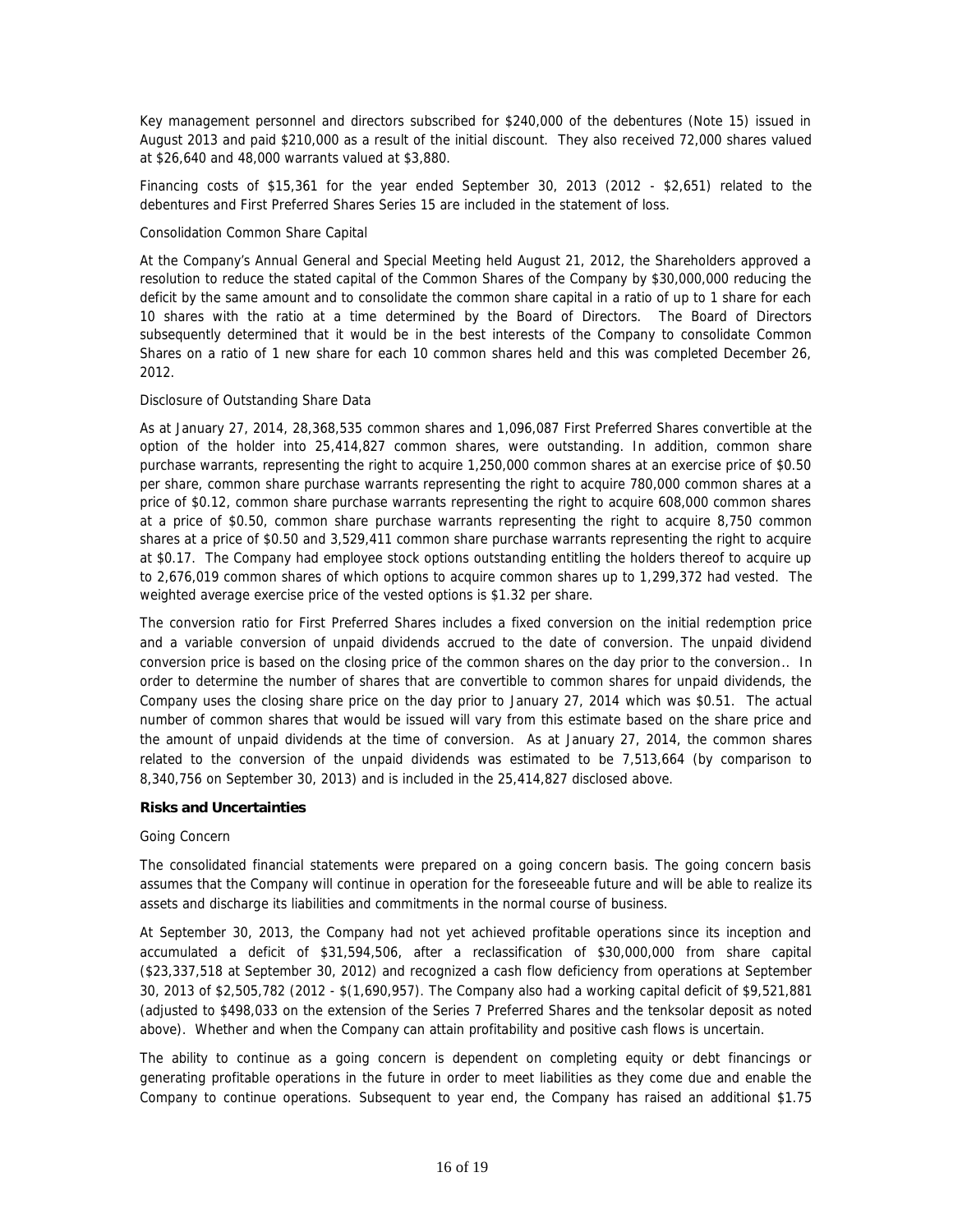million through the issuance of EGT Markets Limited Partnership units and common shares to raise gross proceeds of \$1.75 million. See Note 33 of the consolidated financial statements for additional information.

### *Operating Losses*

We are in the growth phase of our business and are subject to the risks associated with early stage companies, including uncertainty of revenues, markets and profitability, and the need to raise additional funding. As is common with companies at this stage of development it is likely that marketing and operating costs will exceed net sales revenues during the product launch period. Our business and prospects must be considered in light of the risks, expenses and difficulties frequently encountered by companies in the early stage of development, particularly companies in relatively new and evolving markets.

### *Market Acceptance*

Market acceptance of our products represents a challenge for the Company. While the competitive advantages to the solar industry and the energy storage sector are material our small size and limited financial resources is a deterrent to customers. We are adjusting our strategy to address this risk through OEM, private labelling and/or licensing relationships which will provide better access to the market and alleviate customer concerns.

### *Dependency on Government Policies*

Our business model is highly dependent on growth of solar power and energy storage as part of the power grid in many different countries. In some markets demand for our products is still dependent on government pricing policies and incentives. If pricing policies change there is a risk that demand for our products would be materially affected. A significant assumption of our business plan is growth in the demand for electronics to be used with distributed energy systems. Although industry forecasts are very optimistic these forecasts make many assumptions the most significant of which is that the cost of high efficiency batteries will decline quickly with continued investment. This may not occur in which event the energy storage industry will develop much more slowly than we anticipate reducing demand for our products and interest in our technology.

Even with continued high growth in the solar industry markets, and growth in the energy storage sector, demand for our products can be volatile and it is more difficult to predict the nature and scope of demand for our class of products than would be the case in a more mature environment. This makes it difficult to plan production to meet demand on a timely basis adding to the financial risk of the business. While our business model attempts to address these risks, there is no assurance that changes in market conditions will not adversely affect liquidity.

### *Competition and Technological Change*

Because we are in a highly competitive market, we may not be able to compete effectively in these markets, and we may lose or fail to gain market share. We face a large number of competitors, many of whom are larger and have greater resources than us, and we expect to face increasing competition in the future. Our competitors may develop products based on new or proprietary technology that have competitive advantages over our products.

Many of our current and potential competitors have longer operating histories, larger customer bases, greater brand recognition and significantly greater financial, sales, marketing, technical and other resources than we do. Our competitors may enter into strategic or commercial relationships on terms that increase their competitiveness. These competitors may be able to respond more quickly to changing customer demand, and devote greater resource to developing, marketing, and selling their products than we can.

Our business model is also highly dependent on market acceptance of the value propositions for our technology. Even if we are successful in gaining market acceptance for our value propositions, there is always the possibility that one of more of our competitors will develop new technology which enables the same value propositions at the same or better cost than we are able to achieve and our business would be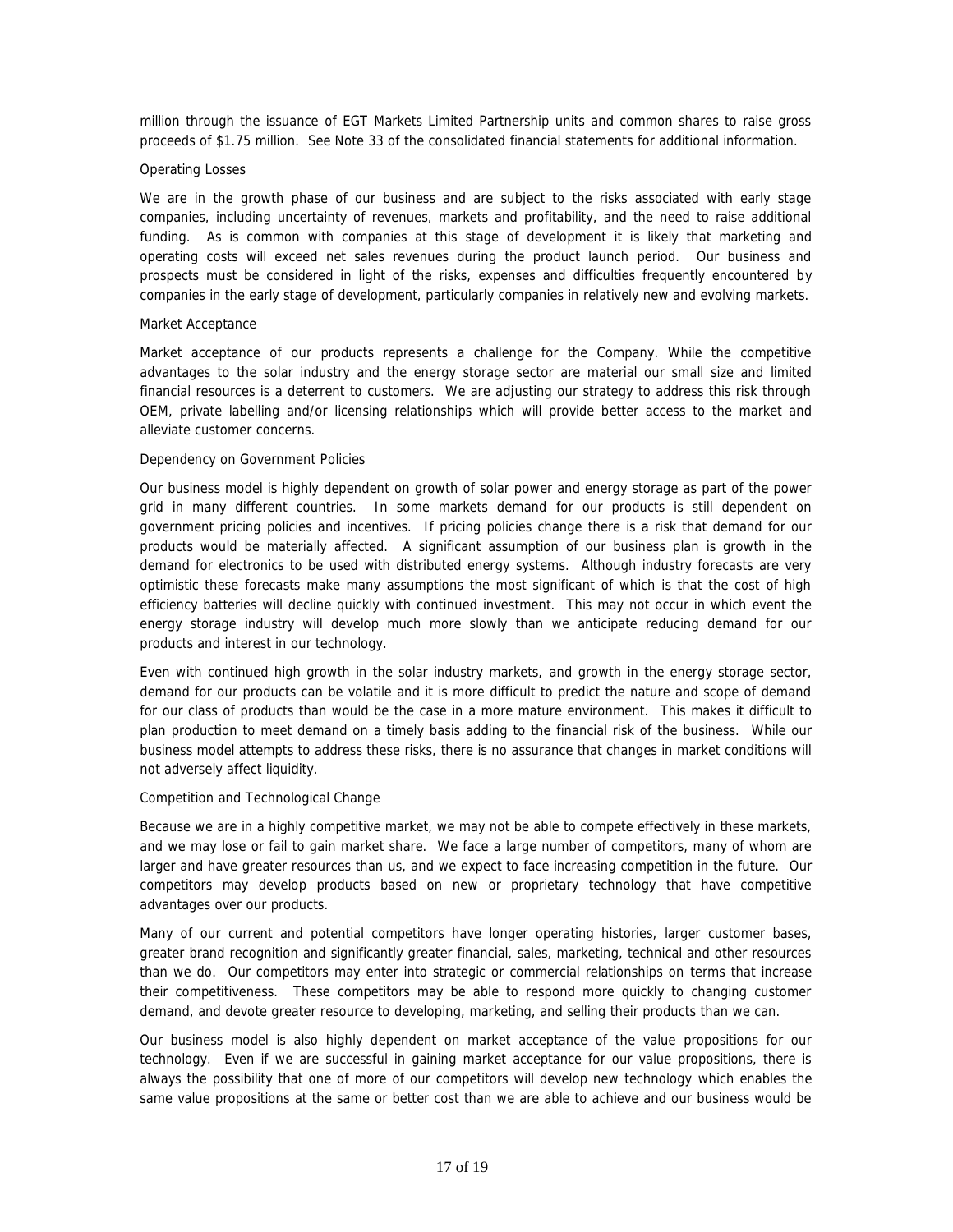adversely affected. It is also possible that one or more of our competitors will attempt to copy our approach and challenge the validity of our patents. While we believe that our patents and other intellectual property are defensible, there is no assurance that a court will not find to the contrary, negatively impacting the value of Eguana.

# *Manufacturing Cost Targets*

Our business model assumes that we will be able to use our low manufactured cost and our strategy of selling proprietary electronics sub-assemblies to penetrate target markets. Delays in reaching adequate rates and efficiencies in production could impair the profitability of our products. Our ability to produce products that are cost effective depends on reaching efficient production levels. In addition, our production process results in the wasting of materials and supplies which must be minimized to produce cost effective products.

The failure to reach adequate production levels and efficiencies would impair our ability to profitably market our products and would have a material adverse effect on our business, results of operation and financial condition. We cannot control the cost of our raw materials. Our principal raw materials are copper and steel. The prices for these raw materials are subject to market forces largely beyond our control and have varied significantly and may vary significantly in the future.

We may not be able to adjust our product prices, especially in the short-term, to recover the costs of increases in these raw materials. Our future profitability may be adversely affected to the extent we are unable to pass on higher raw material or reduce our costs to compensate for such changes.

### *Operation and Supplier Risk*

At our stage of development, there is a greater than normal exposure to the risk that critical components will not be available on a timely basis, negatively impacting our ability to meet delivery commitment on sales contracts. Also, with new products there is also a greater risk of failures in quality control, a risk that is increased by the limited resources of the Company. There is also a risk that long lead times for critical components may affect production lead times. Where possible, we address these risks by ensuring multiple sources and working closely with our suppliers through the demand planning cycle and actively monitor critical component suppliers and in some cases invest to secure longer lead time items.

### *Dependence on Customers*

Our strategy depends heavily on the ability of our customers to develop markets for their products into which our products are integrated. This risk is exacerbated by our strategy of focusing on applications where our technology makes a material difference to the outcome. This tends to limit the number of customers and in some cases bias the customer selection to new companies with emerging technologies or products which need our technology. We balance this risk by partnering closely on the demand planning, limiting our supply chain investment and securing financial commitments from our customers in the form of deposits and or letters of credit

### *Foreign Exchange*

Most of our product sales are and will for the foreseeable future be made in Euros or in US dollars; whereas most of our production costs are incurred in US dollars. To date we have not hedged these transactions except in the form of cash deposits on sales and for the cost of production, and we have no immediate plans to do so. As a result there is a risk that margins will be reduced due to adverse changes in these currencies relative to the Canadian dollar.

While the risks of these actions are mitigated by our contract manufacturing strategy which enables us to easily change where we manufacture products there can be no assurance that the various government licenses and approvals or amendments thereto that from time to time may be sought will be granted at all or with conditions satisfactory to the Company or, if granted, will not be cancelled or will be renewed upon expiry or that income tax laws and government incentive programs relating to the Company's business, and